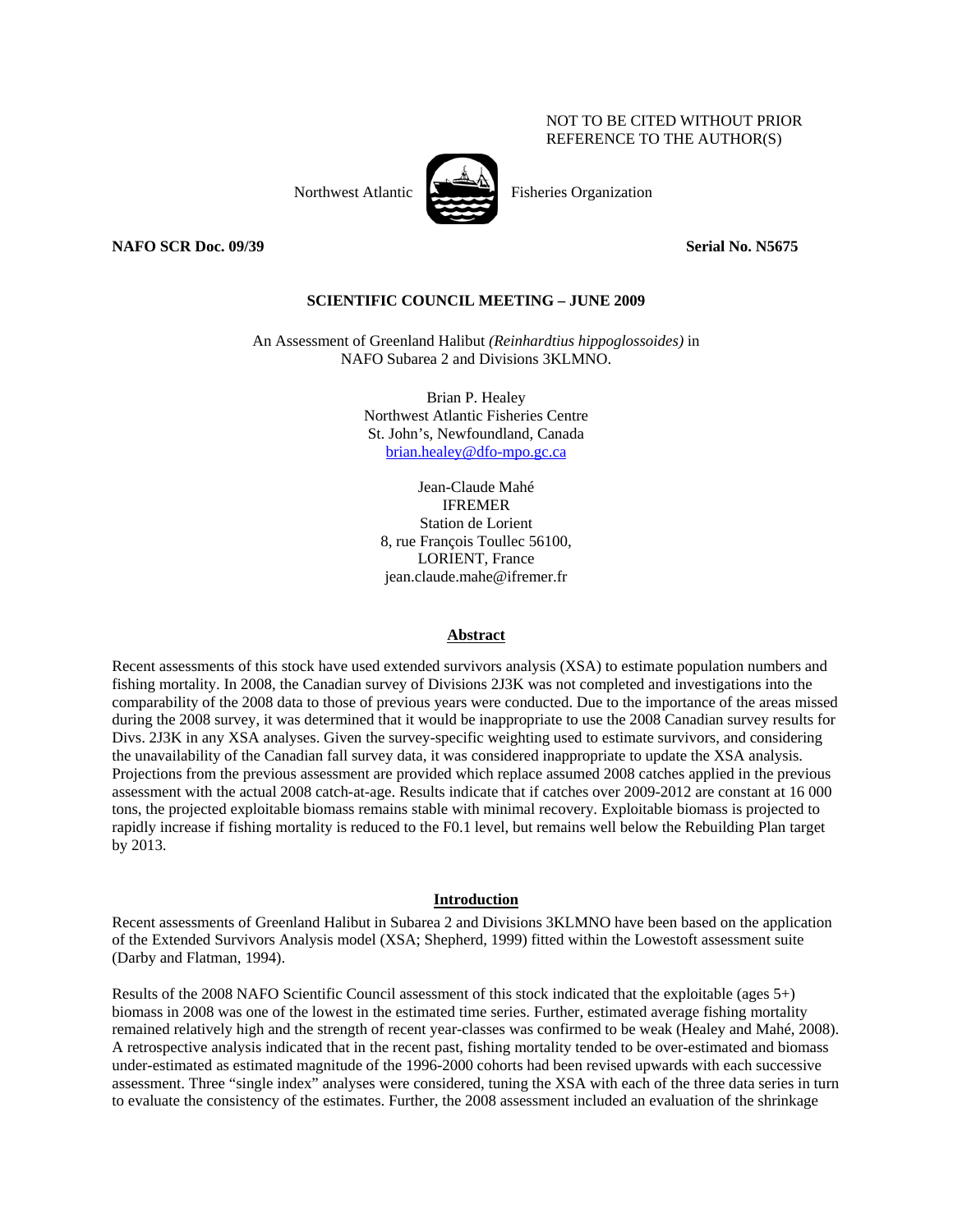settings applied in the assessment. Healey (2009a) gives a chronology of the analytical assessments of this resource, with attention given to the model settings applied and/or the data sets used to estimate stock status.

Coverage issues with the 2008 Canadian fall survey led to STACFIS agreeing that these data were not comparable to those of previous years (refer to Healey and Brodie, 2009 for further detail). Hence, it was considered that updating the XSA assessment using the data available would be inappropriate. The XSA model accepted by the Scientific Council in 2008 was used as a basis for projections and provision of advice. We re-evaluate the status of the stock using the most recent survey and catch data.

In 2003, Fisheries Commission established a fifteen year rebuilding plan for this stock (NAFO, 2003a), with the intent to: "*take effective measures to arrest the decline in the exploitable biomass and to ensure the rebuilding of this biomass to reach a level that allows a stable yield of the Greenland halibut fishery over the long term*". The plan states that "*the objective of this programme shall be to attain a level of exploitable biomass 5+ of 140,000 tonnes on average*", and in an attempt to improve the rebuilding prospects for this stock, TACs were set at 20, 19, 18.5, 16 ('000 tons), respectively, for the years 2004-07 (Figure 1). The plan also notes that subsequent TAC levels "*may be adjusted by the Scientific Council advice*" but "*shall not be set at levels beyond 15% less or greater than the TAC of the preceding year*". The 2008 and 2009 TACs were set at 16 Kt.

### **Input Data**

### **Catches**

Catches increased from low levels in the early-1960s when the fishery began to over 36 000 tons in 1969, ranged from 18 000 tons to 39 000 tons until 1990 (Table 1, Figure 1), when an extensive fishery developed in the deep water of the NAFO Regulatory Area (Bowering and Brodie, 1995). The total catch estimated by STACFIS for 1990- 94 was in the range of 47 000 to 63 000 tons annually, although estimates in some years were as high as 75 000 tons. Beginning in 1995, TACs for the resource were established for the entire stock unit by the Fisheries Commission (previous TACs were set autonomously by Canada), and the catch declined to just over 15 000 tons in 1995. Catches increased through the late 1990s into the early part of the 2000s, but have decreased under the FC rebuilding plan. However, estimated catches have exceeded the TAC by considerable magnitudes (27%, 22%, 27%, 42%, and 32% respectively), since the inception of this rebuilding plan. The estimated catch for 2008 is 21,180 tons.

#### **Catch-at-age**

Length sampling for otter trawl fisheries in the NRA (Figure 2) were provided by EU-Portugal (Vargas et *al*., 2009), EU-Spain (González et *al*., 2009), and Russia (Skryabin et *al*., 2009). Each of these fleets have shown a general increasing trend in the lengths of fish caught in recent years, and the modal length of fish caught in 2008 was again slightly larger in Russian and Portuguese fisheries. The length distribution of the 2008 Spanish fishery is quite similar to the 2007 sampling information. (See Brodie et *al.*, 2009, for Canadian sampling information.) Available age-length keys indicate a difference between Spanish and Canadian age interpretations (see Alpoim et *al*., 2002; Darby et *al*., 2003). At a given age, the Spanish data have greater mean lengths than Canadian data. Until the differences can be resolved, the length samples from nations fishing in the NRA are converted to catch-at-age using Canadian age length keys. Recent research suggests that in addition to these inconsistencies, the Canadian, EU and Russian age determination methods may be underestimating ages (Treble et *al*., 2005). A workshop on age determination methods for Greenland Halibut was held in early 2006 (Treble and Dwyer, 2006), but consensus on age-readings for this species has not been attained; active research on this problem continues.

Computation of Canadian catch-at-age is described by Brodie et al (2009). Samples from Canadian fisheries were used to derive catch-at-age independently for each gear (see Table 5 of Brodie et *al*., 2009). The 2000 and 2001 year-classes, fish aged 7 and 8 in 2008, dominated the Canadian catch; 80% of the catch (in numbers) came from these two cohorts. The proportion of older individuals has decreased considerably in the Canadian catch in recent years, reflecting changes in gear composition: much less of the Canadian catch is now taken by deep-water (large mesh) gillnets, which selects older, larger fish.

No sampling data are available for 2008 catches taken by EU-Estonia, Japan, and the Faroe Islands (EU-Denmark). Limited sampling information was available for St. Pierre and Miquelon (EU-France). The combined catch from these nations is 2049 tons. A catch-at-age was developed for these fleets under the assumption that the agecomposition was similar to that of the combined Spanish, Portuguese and Russian fisheries.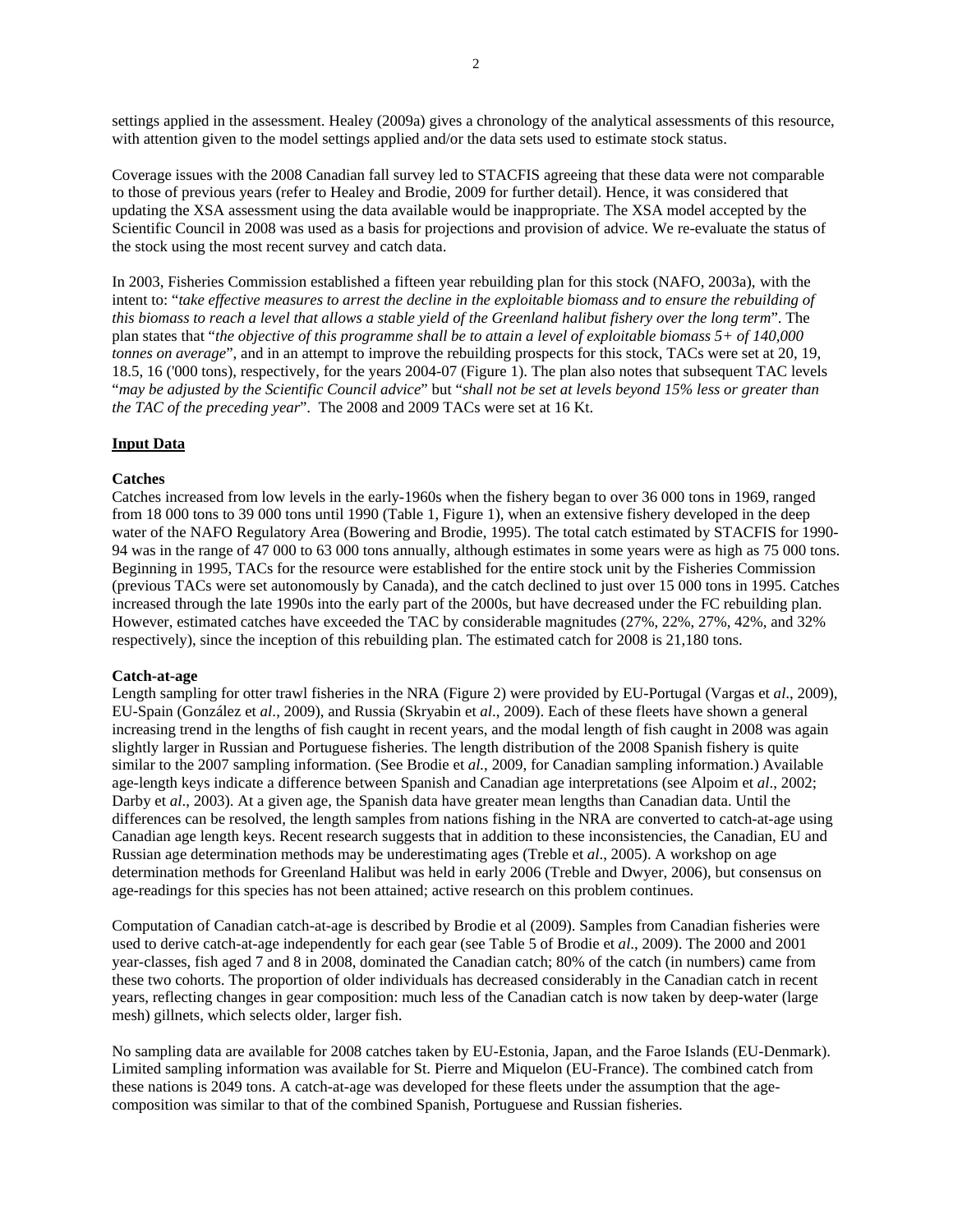Total catch numbers-at-age for 1975-2008 are given in Table 2. As in the recent past, in 2008 the modal catch was at age 7 (the 2001 year-class). In fact, age 7 fish comprise 50% of the total catch numbers-at-age in 2008. Catch weights at age (Table 3) are computed as weighted means of the values from national sampling, and have changed little over time for the age groups which comprise the majority of catches. However, at older ages (10+), there is evidence of a slight decrease in mean weights at age over the past decade. To illustrate changes in the age composition of the catch over the past six years, the total catch-at-age from 2003-2008 is plotted in Figure 3. The sum-of-products is 1.048 for the 2008 data, and is close to 1 for all five years. Note that although the landings for 2005 – 2008 have not changed considerably (ranging from 21.2 - 23.5 Kt), the age compositions for these catches has differed. For example, in 2007 and 2008, the proportion of catch at ages 5 and 6 is substantially lower, with corresponding increases in catch proportions at ages 7 and 8.

## **Survey Data**

Previous assessments of this stock have included a quality evaluation of surveys for Greenland Halibut (see Healey and Mahé (2007), González Troncoso and González Costas (2006)). Each of the survey series considered indicated similar results: the correlation between survey measurements at successive ages are very consistent up to ages 5 to 6; but for older ages, the correlations are quite weak, even negative in some instances.

The following data series were used to calibrate the XSA during the 2008 assessment:

a) EU 3M - a European Union summer survey in Division 3M from 1995–2007, ages 1 – 12 (Vázquez and González Troncoso, 2008).

b) Can 2J3K autumn survey, true Campelen data from 1996 - 2007, ages 1 to 13 (Healey, 2008).

c) Can 3LNO spring survey, true Campelen data from 1996 - 2007, ages 1 to 8 (Healey, 2008).

During the 2003 assessment, STACFIS agreed (NAFO, 2003b; Darby et *al.*, 2003) to exclude survey data from 1978-1994 from the calibration dataset to exclude time periods when changes in survey catchability were apparent.

Healey and Brodie (2009) document the coverage deficiencies of the 2008 Canadian fall survey. Of particular importance for assessing this stock is the abundance index within Divs. 2J3K which has been used in calibrating recent analytical assessments. During 2008, several strata within Divs. 2J3K were only partially covered with fewer sets completed than planned. Other strata were incomplete (i.e. less than two sets per stratum) and were not used to compute estimates of abundance and biomass. There were 5 strata in Div. 2J with less than two successful tows completed. In Div. 3K, there were 15 such strata, 9 of which were the "inshore" strata, which are closest to the coast and are generally insignificant with regards to estimating total Greenland Halibut abundance or biomass, although mean estimates would be biased. In all, 20 strata out of 86 strata of Divs. 2J3K (2J: 40; 3K: 46) were not completed (Fig. 4). This amounts to 11% of the total stratified area in Divs. 2J3K.

Estimates of total abundance and biomass of Greenland Halibut in Divs. 2J3K from Canadian surveys are provided in Table 4. Healey (2009b) provides full detail on Greenland Halibut results from Canadian surveys. Over the 1996- 2007 period, these estimates are compared to those computed from only those strata not completed during the fall of 2008. We exclude 1995 from this exercise as the deep-water strata were not completed in that year. Approximately 1-4% of the total abundance index was measured within the 20 strata not covered in 2008 (Fig. 5). However, the contribution of these affected strata to the biomass index ranges from 6-13%. These differences between abundance and biomass suggest that more large Greenland Halibut are captured in the affected strata. This is not a surprising outcome considering that most of the deepest (> 1000m) strata in Divs. 2J3K were not completed in 2008, and larger Greenland Halibut are typically found in deeper waters.

Given this magnitude of potential bias in the total abundance and biomass indices, and considering that the mean numbers per tow (MNPT) data from Divs. 2J3K have been used in recent assessments to calibrate the XSA, potential biases in the age dis-aggregated MNPT data were explored. The stratified MNPT estimates for Divs. 2J3K were compared to a series of MNPT data which were constructed using only the survey information from those strata that were covered in the fall 2008 survey. Specifically, the data from the 20 strata not completed in 2008 were omitted from the MNPT series computed over 2001-2007. Each series of MNPT estimates (Table 5) were compared by computing the relative difference between the values at each age and year (Table 6). Results indicate constant biases for fish aged 0-5 years old because young Greenland Halibut are infrequently captured in the strata not completed in 2008. The magnitude of the relative difference during 2007 differs from other years at these ages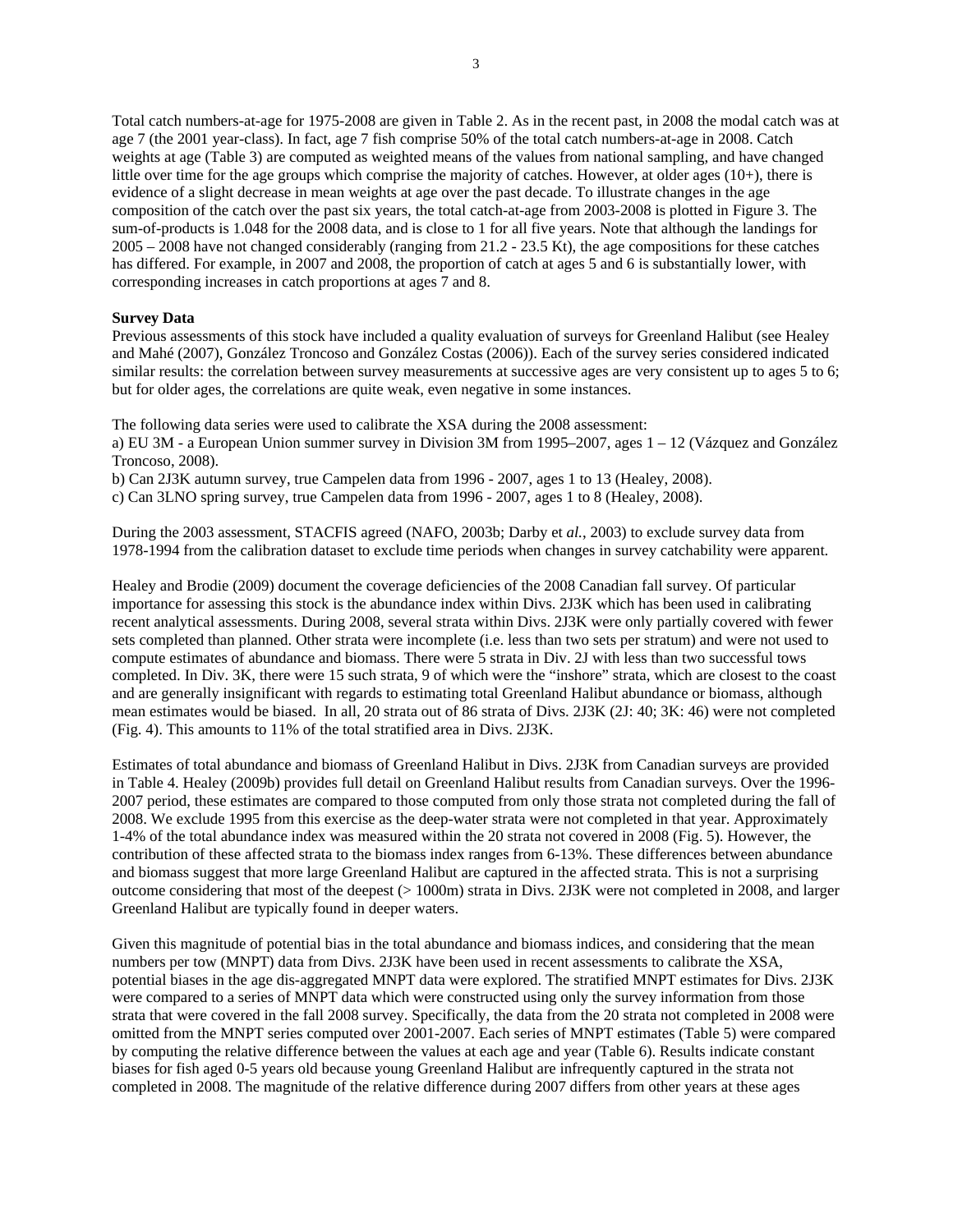because the inshore strata of Div. 3K (refer to Healey, 2009b) were not covered in 2007. At ages 6 and older (particularly ages 8+), the magnitude and sign of the percent relative difference is quite variable.

With respect to the analytical assessment, consideration was given to adjusting the MNPT data for the youngest age groups, and treating the older ages as missing data within XSA and is discussed further in the **Assessment** section below.

The Flemish Cap (Division 3M) has been surveyed by the EU each summer since 1988, and the mean numbers per tow data for 0-730m over 1995-2007 were used to calibrate the recent XSA assessments (e.g. Healey and Mahé, 2008). The maximum depth surveyed over 1988-2003 was 730m, but beginning in 2004 this survey was extended down to 1460m. Gonzaléz Troncoso et al. (2009) illustrate differences in trends between the (age-aggregated) survey results from depths 0-730m and 0-1460m over 2004-2008. Results (from Casas and Gonzaléz Troncoso, 2009; see Figure 6) indicate that the biomass index from 0-730m has been stable over 2004-2008. However, the index for depths 0-1460m has shown consistent increases through 2005-2008, and has increased by 100% in just four years.

We compare the mean numbers per tow at age for depths of 0-730m (Casas and Gonzaléz Troncoso, 2009) to the mean numbers per tow at age over depths 0-1460m (Gonzaléz Troncoso, pers. comm.), with a view to understanding the implications (if any) of using the mean numbers per tow data for depths 0-730m in last year's assessment. As an example, Figure 7 presents the percent relative difference between each set of mean numbers per tow (using data from 0-730m and 0-1460m) at ages 5-8, the ages which dominate the EU Flemish Cap survey results. The trend and magnitude of the differences between the two data series clearly indicates that mean numbers per tow data for all depths surveyed be formally incorporated into analytical assessments as soon as practically possible. This finding illustrates limitations in using survey data from only a portion of the stock area as an index of the total stock.

The Canadian spring survey in Divs. 3LNO covers depths ranging from 0-732m, and results from this survey (ages 1-8 only) have also been used to calibrate the XSA in recent years. This survey was fully completed in 2008. Both the abundance (Figure 8) and biomass indices declined compared to the 2007 values, although confidence intervals are relatively large particularly for the biomass index (further detail in Healey, 2009b).

Mean numbers per tow from the Canadian fall survey in Divs. 2J3K, the Canadian spring survey in Divs. 3LNO and the EU Flemish Cap survey (0-732 m) are provided in Table 7. Graphical displays of the age compositions of each survey (Figure 8) illustrate some of the problems of cohort consistency noted in previous assessments (e.g. Healey and Mahé, 2009). There are examples of cohorts tracking well at young ages (<6 years old), yet not being consistently measured by the same survey at older ages. There are other cohorts which were not detected as being strong at young ages, but appear to be relatively strong at older ages. These features within the survey data exacerbate the retrospective patterns which have been noted in recent assessments.

### **Assessment**

As noted in previous sections, the impact of the incomplete survey coverage of the Canadian fall survey was reviewed during the assessment (see also Healey, 2009b, Healey and Brodie, 2009). It was determined that the coverage deficiencies within Divs. 2J3K were such that the 2008 mean numbers per tow index from Divs. 2J3K could not be considered comparable to that of previous years. This survey index has been used to calibrate the XSA in recent years, along with the Canadian spring Div. 3LNO and EU Flemish Cap (0-730m) data. The algorithm within XSA which estimates survivors generates and applies a weighting to estimates of terminal year survivors at each survey-age. In recent assessments of this stock (e.g. Healey and Mahé, 2008), the Canadian Div. 2J3K index has received the majority of the weight used to estimate the survivors. It is therefore critical to the XSA assessment that the indices from this survey are consistent from year to year. STACFIS concluded that it would not be appropriate to update that analytical assessment as the Canadian Div. 2J3K data for 2008 were not comparable to those from previous years.

Results of the 2008 NAFO Scientific Council assessment of this stock indicated that the exploitable (ages 5+) biomass in 2008 was one of the lowest in the estimated time series. Estimates of average fishing mortality have decreased since 2003 and the strength of the year-classes about to enter the exploitable biomass was estimated to be very weak (Healey and Mahé, 2008). A retrospective analysis indicated that in the recent past, fishing mortality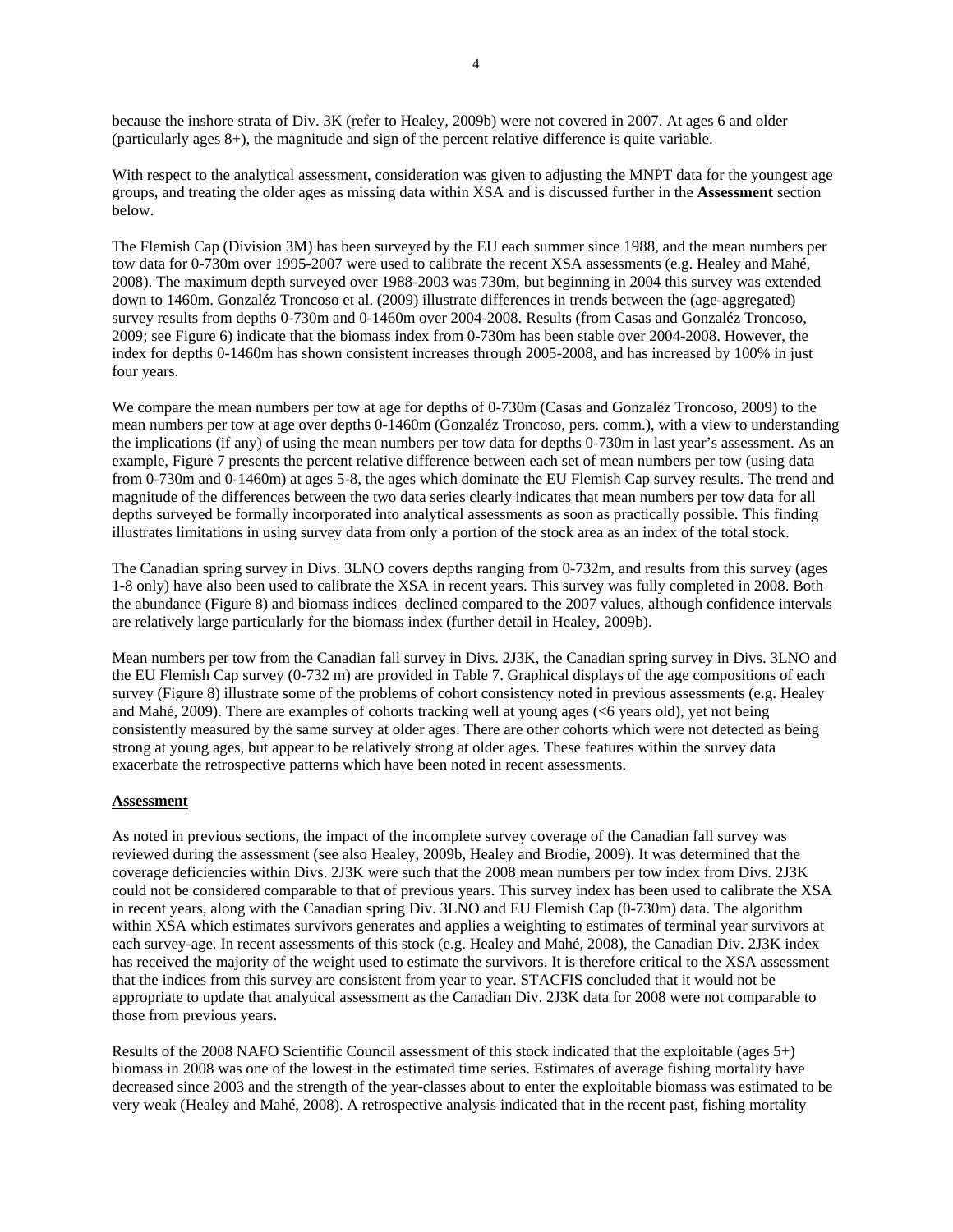tended to be over-estimated and biomass under-estimated, as estimated recruitment since 2000 has been revised upwards in each successive assessment. Three "single index" analyses were considered, tuning the XSA with each of the three data series in turn to evaluate the consistency of the estimates. Further, the 2008 assessment also included an evaluation of the shrinkage parameters applied in recent assessments. The XSA model accepted by the Scientific Council in 2008 was used as a basis for projections and provision of advice during the current assessment.

## **Update of 2008 Projections**

 $STACFIS$  concluded, after lengthy discussion and with the exception of one member<sup>1</sup>, that revising the projections conducted during the 2008 assessment would give a better basis for advice than the other available options but emphasizes that the amount of uncertainty associated with these projections is thereby amplified.

Projections are contingent on the accuracy of the estimates of survivors. This is especially so for deterministic projections, which do not include uncertainties around the XSA estimates of terminal year survivors. In particular, assessments of year-class strength of this stock have been subject to retrospective revisions (see Healey and Mahé, 2008). Further, as the projection period lengthens, an increasing proportion of the age composition is comprised of year-classes that may be poorly estimated (limited survey data available) or are assumed (recruits in the projection period).

Deterministic projections corresponding to management options of 16, 000t and F0.1 were updated from those provided during the 2008 assessment. Each of these projections use the 2008 catch-at-age in the first projection year, whereas the projections provided last year included an assumed catch-at-age computed from the status quo fishing mortality. Note that in the F0.1 projection, a status quo catch of 21 178 tons is assumed caught in 2009, with subsequent catches (2010-2012) corresponding to a fishing mortality of F0.1. The 16, 000 ton projection assumes that removals are 16, 000 tons annually over 2009-2012. Recruitment was fixed at the 2000-2005 geometric mean of the age 1 2008 XSA estimates. Scaled selection patterns are derived from the 2005 to 2007 average from this XSA. Weights at age in the stock and in the catch are computed from the 2005-2007 average input data. Natural mortality was fixed at 0.2 throughout. Given that the additional projection uncertainty noted previously could not be accounted for in the stochastic projection of stock dynamics, it was considered inadvisable to provide updated stochastic projections. These will be provided when the analytical assessment is updated in future years.

The updated projection results using data available from the 2008 fishery (see Table 8 and Figure 9) indicate that the stock will not increase to the exploitable biomass target in the FC rebuilding plan in the near term. Projections conducted assuming a fixed catch of 16 000 tons do not result in improvements in the 5+ biomass, since the majority of the year-classes which recruit to the exploitable biomass during the projection period are estimated to be well below average. However, if a fishing mortality corresponding to F0.1 is achieved, the exploitable biomass is projected to grow in the medium term.

# **Conclusion**

The total catch for 2008 was estimated to be 32% greater than the 16,000 ton rebuilding plan TAC. Data from the EU survey of the Flemish Cap indicate stability in the biomass index for the portion of the survey which has been used in recent analytical assessments (0-730m). However, survey information from deeper depths, covered since 2004, suggest considerable increases in biomass. Results from the Canadian spring survey of Divisions 3LNO indicate decreases in abundance and biomass compared to the 2007 levels.

The analytical (XSA) assessment could not be updated during this assessment as the Canadian survey of Divisions 2J3K was not completed. An update of the deterministic projections conducted during the 2008 assessment indicates that the exploitable biomass will not recover to the FC rebuilding plan target in the near term.

# **Acknowledgements**

 $\overline{a}$ 

Dawn Maddock Parsons (DFO, St.John's, NL) provided comments on a draft of this manuscript, improving its quality.

<sup>&</sup>lt;sup>1</sup> A "Minority Report" on this approach was filed by the Japanese representative during the Scientific Council Meeting. Refer to the 2009 Scientific Council report for full detail (NAFO, 2009).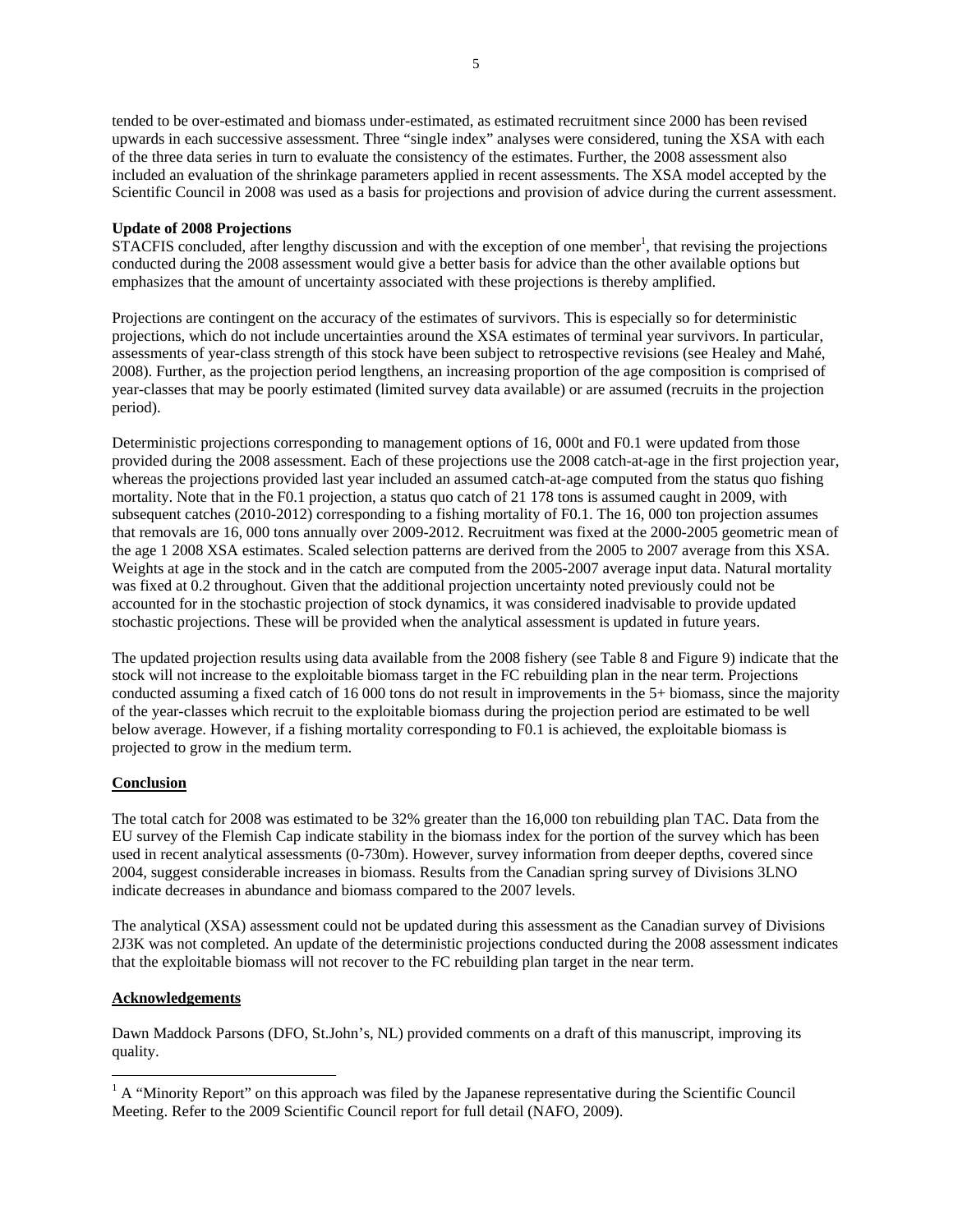#### **References**

Alpoim, R., E. Roman, B. Greene, R. Burry and W.R. Bowering. 2002. Results of the Greenland Halibut (Reinhardtius hippoglossoides) Otolith Exchange Between Spain, Canada and Portugal. NAFO SCR. Doc. 02/141. Ser. No. N4763.

Bowering, W.R., and W.B. Brodie. 1995. Greenland halibut (Reinhardtius hippoglossoides (Walbaum)). A Review of the Dynamics of its Distribution and Fisheries off Canada and West Greenland. In Deep-water fisheries of the North Atlantic Oceanic Slope. Edited by A.G. Hopper. NATO Advanced Science Institutes Series. Kluwer Academic Publishers, Boston. Pp. 113-160.

Brodie, W.B., D. Power, and B.P. Healey. 2009. The Canadian fishery for Greenland halibut in SA 2 + Divisions 3KLMNO, with emphasis on 2009. NAFO SCR Doc. 09/38, Ser. No. N5674.

Casas, J.M. and D. González Troncoso. 2009. Results from bottom trawl survey on Flemish Cap of June-July 2008. NAFO SCR Doc. 09/19, Ser. No. N5653.

Darby, C.D., W.R. Bowering, and J.-C. Mahé 2003. An Assessment of Stock Status of the Greenland Halibut Resource in NAFO Subarea 2 and Divisions 3KLMNO Based on Extended Survivors Analysis with Short and Medium-term projections of Future Stock Development. NAFO SCR Doc. 03/64. Ser. No. N4883.

Darby, C.D., and S. Flatman. 1994. Virtual Population Analysis: Version 3.1 (Windows/Dos) user guide. Info. Tech. Ser., MAFF Direct. Fish. Res., Lowestoft, (1): 85pp.

González F., González D., A. Vázquez, E. Román, M. Casas, and G. Ramilo. 2009. Spanish Research Report for 2008. NAFO SCS Doc. 09/09, Ser. No. N5631.

González Troncoso, D. and F. González-Costas, 2006. Quality of the surveys information in relation with the Greenland halibut assessment of Subarea 2 and Divisions 3KLMNO. NAFO SCR Doc. 06/50, Ser. No. N5277.

Healey, B.P. 2009a. A chronology of analytical assessments for Greenland Halibut in NAFO sub-area 2 & Divisions 3KLMNO. NAFO SCR Doc. 09/45 Ser. No. N5684.

2009b. Greenland halibut (*Reinhardtius hippoglossoides*) in NAFO Subarea 2 and Divisions 3LKMNO: stock trends based on annual Canadian research vessel survey results during 1978-2008. NAFO SCR Doc. 09/33, Ser. No. N5669.

Healey, B.P., and W.B. Brodie. 2009. Brief notes on the execution of Canadian multi-species surveys in 2007 and 2008. NAFO SCR Doc. 09/18, Ser. No. N5639.

Healey, B.P. and J.-C. Mahé. 2008. An Assessment of Greenland Halibut (*Reinhardtius hippoglossoides*) in Subarea 2 + Divisions 3KLMNO. NAFO SCR Doc. 08/48, Ser. No. N5550.

 2007. An Assessment of Greenland Halibut (*Reinhardtius hippoglossoides*) in Subarea 2 + Divisions 3KLMNO. NAFO SCR Doc. 07/53, Ser. No. N5405.

NAFO. 2003a. NAFO Rebuilding Plan for the stock of Greenland Halibut in Subarea 2 and Divisions 3KLMNO. NAFO FC Doc 03/13, Ser. No. N4904.

 2003b. Report of the Standing Committee on Fisheries Science (STACFIS), June 2003. NAFO Scientfic Council Reports, 2003.

2009. Report of the Scientific Council, June 2009. NAFO Scientfic Council Reports, 2009.

Shepherd, J.G. 1999. Extended survivors analysis: An improved method for the analysis of catch-at-age data and abundance indices ICES Journal of Marine Science Vol. 56, No. 5, October 1999, pp. 584-591.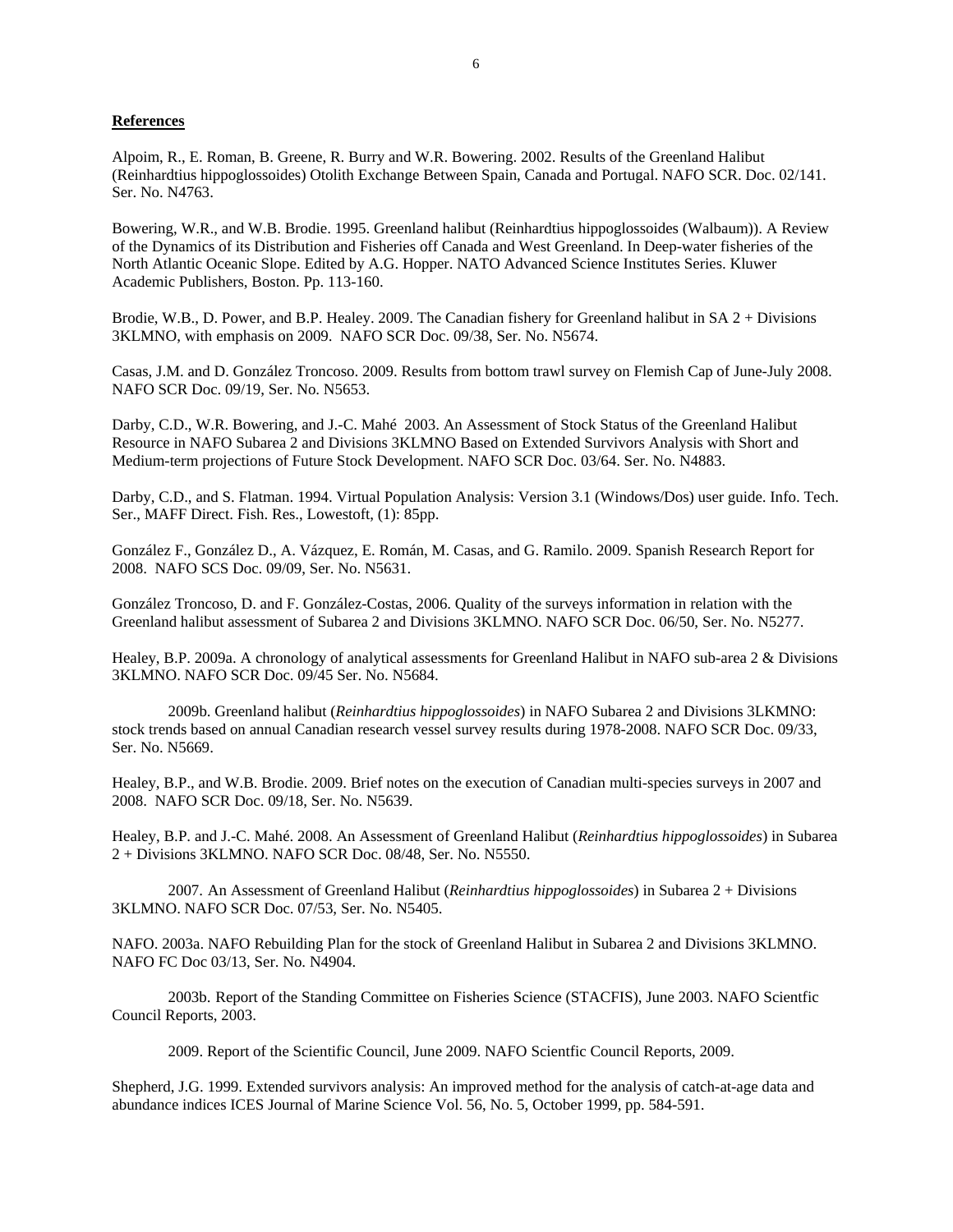Skyrabin, I.A., M.V. Pochtar, K.Yu. Fomin, and V.I. Vinnichenko. 2009. Russian Research Report for 2008. NAFO SCS Doc. 09/012, Ser. No. N5640.

Treble, M.A., S.E. Campana, R.J. Wastle, C.M. Jones, and J. Boje. 2005. An assessment of age determination methods, with age validation of Greenland halibut from the Northwest Atlantic. NAFO SCR Doc. 05/43, Ser. No. N5129.

Treble, M.A and K.S. Dwyer. 2006. Report of the Greenland Halibut (*Reinhardtius hippoglossoides*) Age Determination Workshop. NAFO SCR Doc. 06/49, Ser. No. N5276.

Vargas, J., R. Alpoim, E. Santos, and A.M. Avila de Melo. 2009. Portuguese Research Report for 2008. NAFO SCS Doc. 09/05, Ser. No. N5624.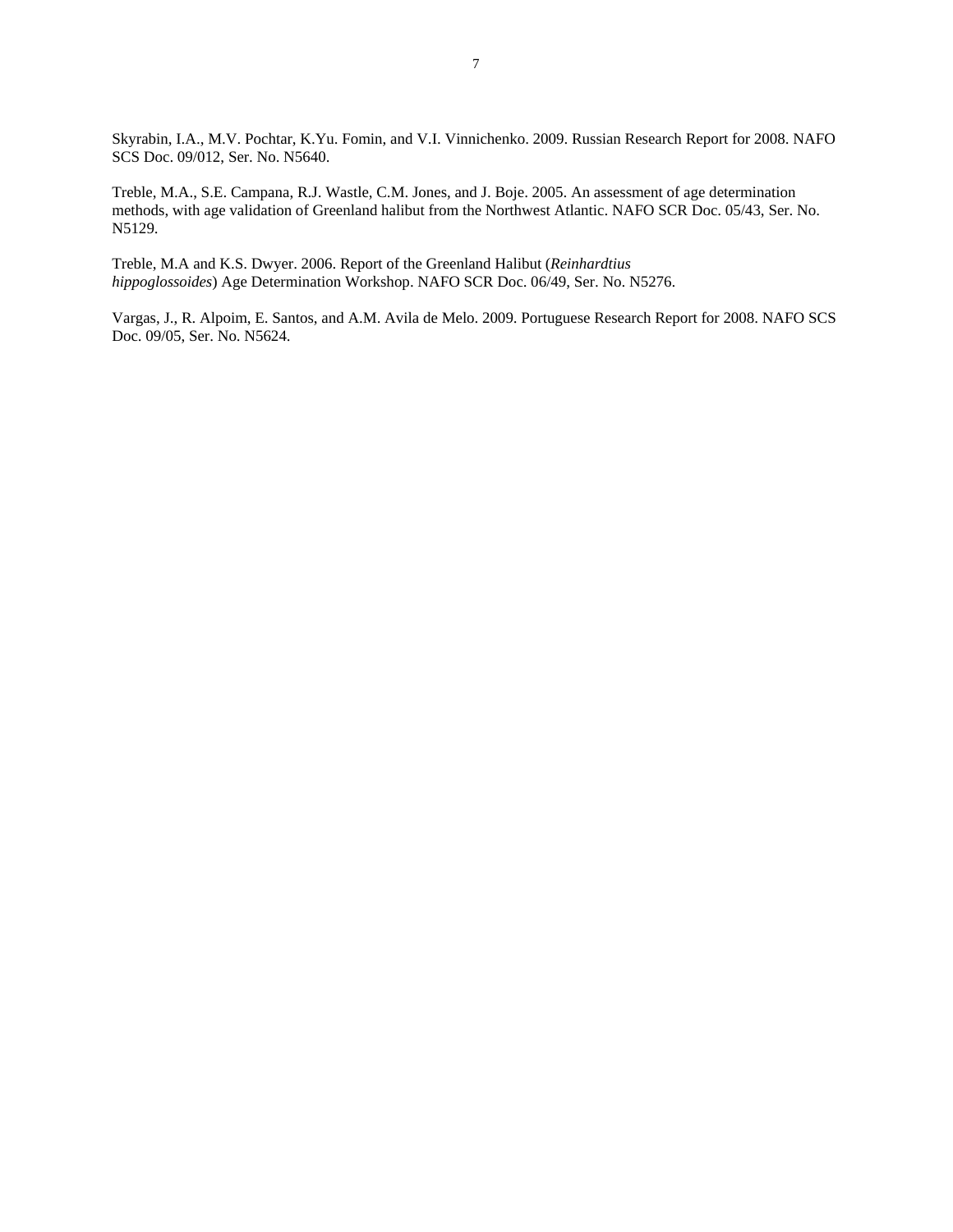Table 1. Landings and Total Allowable Catches (all in 000 tons) for Greenland Halibut in Sub-area 2 and Div. 3KLMNO. TACs were set autonomously by Canada until 1994. Since 1995, the TAC has been established by NAFO's Fisheries Commission.

| Year | TAC - Canada | $TAC - FC$ | Landings         |
|------|--------------|------------|------------------|
|      | (000 t)      | (000 t)    | (t)              |
| 1975 | 40           |            | 28814            |
| 1976 | 30           |            | 24611            |
| 1977 | 30           |            | 32048            |
| 1978 | 30           |            | 39070            |
| 1979 | 30           |            | 34104            |
| 1980 | 35           |            | 32867            |
| 1981 | 55           |            | 30754            |
| 1982 | 55           |            | 26278            |
| 1983 | 55           |            | 27861            |
| 1984 | 55           |            | 26711            |
| 1985 | 75           |            | 20347            |
| 1986 | 100          |            | 17976            |
| 1987 | 100          |            | 32442            |
| 1988 | 100          |            | 19215            |
| 1989 | 100          |            | 20034            |
| 1990 | 50           |            | 47454            |
| 1991 | 50           |            | 65008            |
| 1992 | 50           |            | 63193            |
| 1993 | 50           |            | 62455            |
| 1994 | 25           |            | 51029            |
| 1995 |              | 27         | 15272            |
| 1996 |              | 27         | 18840            |
| 1997 |              | 27         | 19858            |
| 1998 |              | 27         | 19946            |
| 1999 |              | 33         | 24226            |
| 2000 |              | 35         | 34177            |
| 2001 |              | 40         | 38232            |
| 2002 |              | 44         | 34062            |
| 2003 |              | 42         | 35151            |
| 2004 |              | 20         | *<br>25486       |
| 2005 |              | 19         | *<br>23255       |
| 2006 |              | 18.5       | *<br>23531       |
| 2007 |              | 16         | *<br>22747       |
| 2008 |              | 16         | $\star$<br>21178 |
| 2009 |              | 16         | $\star$          |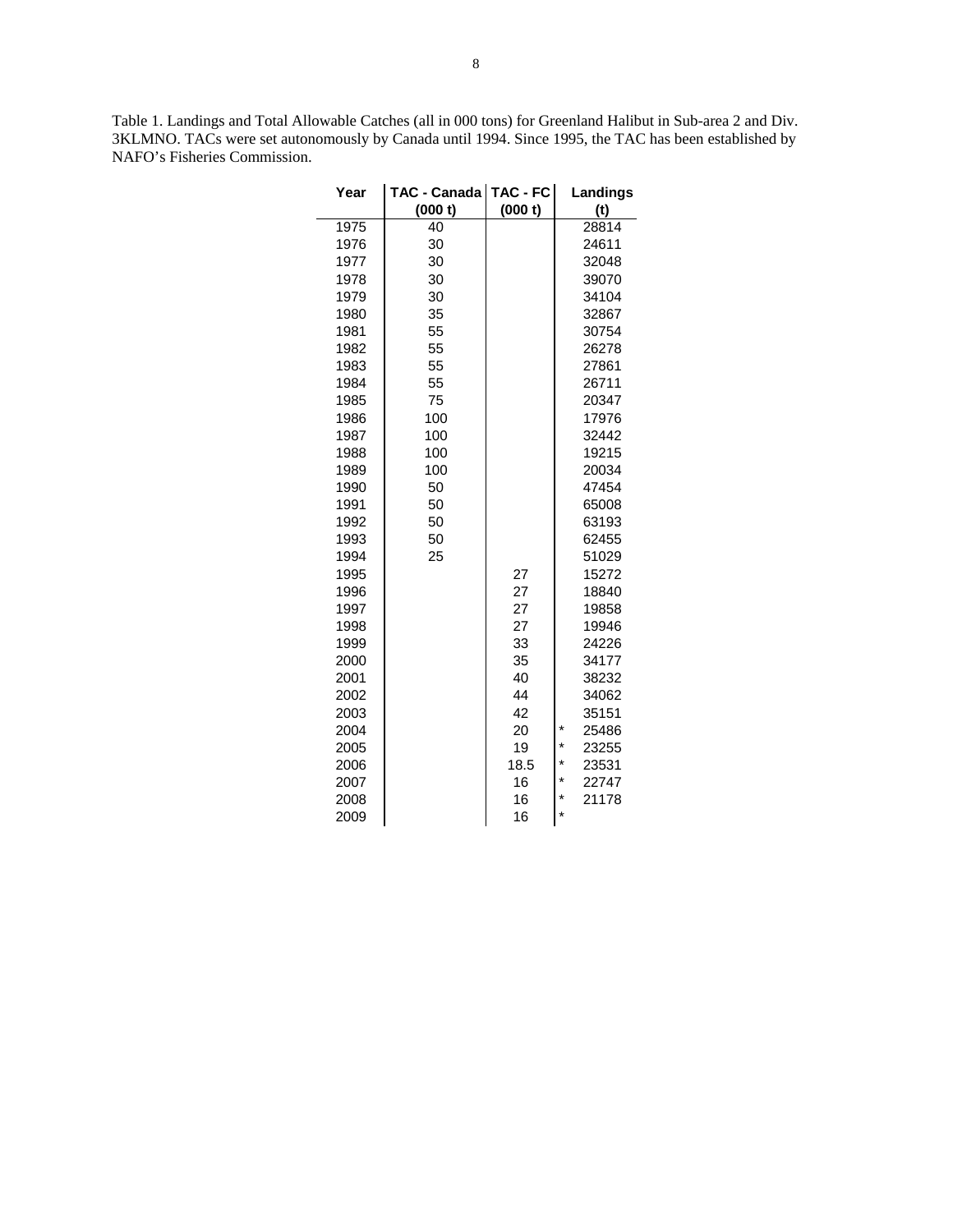|      |             |              |          |      |       |       |                | Age   |      |      |      |      |     |       |
|------|-------------|--------------|----------|------|-------|-------|----------------|-------|------|------|------|------|-----|-------|
| Year | 1           | $\mathbf{2}$ | 3        | 4    | 5     | 6     | $\overline{7}$ | 8     | 9    | 10   | 11   | 12   | 13  | $14+$ |
| 1975 | 0           | $\Omega$     | 0        | 0    | 334   | 2819  | 5750           | 4956  | 3961 | 1688 | 702  | 135  | 279 | 288   |
| 1976 | 0           | $\mathbf 0$  | 0        | 0    | 17    | 610   | 3231           | 5413  | 3769 | 2205 | 829  | 260  | 101 | 53    |
| 1977 | 0           | 0            | 0        | 0    | 534   | 5012  | 10798          | 7346  | 2933 | 1013 | 220  | 130  | 116 | 84    |
| 1978 | 0           | $\mathbf 0$  | 0        | 0    | 2982  | 8415  | 8970           | 7576  | 2865 | 1438 | 723  | 367  | 222 | 258   |
| 1979 | 0           | $\mathbf 0$  | 0        | 0    | 2386  | 8727  | 12824          | 6136  | 1169 | 481  | 287  | 149  | 143 | 284   |
| 1980 | 0           | $\mathbf 0$  | 0        | 0    | 209   | 2086  | 9150           | 9679  | 5398 | 3828 | 1013 | 128  | 53  | 27    |
| 1981 | 0           | $\mathbf 0$  | 0        | 0    | 863   | 4517  | 9806           | 11451 | 4307 | 890  | 256  | 142  | 43  | 69    |
| 1982 | $\mathbf 0$ | $\mathbf 0$  | 0        | 0    | 269   | 2299  | 6319           | 5763  | 3542 | 1684 | 596  | 256  | 163 | 191   |
| 1983 | 0           | $\mathbf 0$  | 0        | 0    | 701   | 3557  | 9800           | 7514  | 2295 | 692  | 209  | 76   | 106 | 175   |
| 1984 | 0           | $\mathbf 0$  | 0        | 0    | 902   | 2324  | 5844           | 7682  | 4087 | 1259 | 407  | 143  | 106 | 183   |
| 1985 | 0           | $\mathbf 0$  | 0        | 0    | 1983  | 5309  | 5913           | 3500  | 1380 | 512  | 159  | 99   | 87  | 86    |
| 1986 | 0           | $\mathbf 0$  | 0        | 0    | 280   | 2240  | 6411           | 5091  | 1469 | 471  | 244  | 140  | 70  | 117   |
| 1987 | 0           | $\mathbf 0$  | 0        | 0    | 137   | 1902  | 11004          | 8935  | 2835 | 853  | 384  | 281  | 225 | 349   |
| 1988 | 0           | $\mathbf 0$  | 0        | 0    | 296   | 3186  | 8136           | 4380  | 1288 | 465  | 201  | 105  | 107 | 129   |
| 1989 | 0           | $\mathbf 0$  | 0        | 0    | 181   | 1988  | 7480           | 4273  | 1482 | 767  | 438  | 267  | 145 | 71    |
| 1990 | 0           | $\mathbf 0$  | 0        | 95   | 1102  | 6758  | 12632          | 7557  | 4072 | 2692 | 1204 | 885  | 434 | 318   |
| 1991 | 0           | $\mathbf 0$  | 0        | 220  | 2862  | 7756  | 13152          | 10796 | 7145 | 3721 | 1865 | 1216 | 558 | 422   |
| 1992 | 0           | $\mathbf 0$  | 0        | 1064 | 4180  | 10922 | 20639          | 12205 | 4332 | 1762 | 1012 | 738  | 395 | 335   |
| 1993 | 0           | $\mathbf 0$  | 0        | 1010 | 9570  | 15928 | 17716          | 11918 | 4642 | 1836 | 1055 | 964  | 401 | 182   |
| 1994 | 0           | $\mathbf 0$  | 0        | 5395 | 16500 | 15815 | 11142          | 6739  | 3081 | 1103 | 811  | 422  | 320 | 215   |
| 1995 | 0           | $\mathbf 0$  | 0        | 323  | 1352  | 2342  | 3201           | 2130  | 1183 | 540  | 345  | 273  | 251 | 201   |
| 1996 | 0           | $\mathbf 0$  | 0        | 190  | 1659  | 5197  | 6387           | 1914  | 956  | 504  | 436  | 233  | 143 | 89    |
| 1997 | 0           | $\mathbf 0$  | 0        | 335  | 1903  | 4169  | 7544           | 3215  | 1139 | 606  | 420  | 246  | 137 | 89    |
| 1998 | 0           | $\mathbf 0$  | 0        | 552  | 3575  | 5407  | 5787           | 3653  | 1435 | 541  | 377  | 161  | 92  | 51    |
| 1999 | 0           | $\mathbf 0$  | 0        | 297  | 2149  | 5625  | 8611           | 3793  | 1659 | 623  | 343  | 306  | 145 | 151   |
| 2000 | 0           | $\mathbf 0$  | 0        | 271  | 2029  | 12583 | 21175          | 3299  | 973  | 528  | 368  | 203  | 129 | 104   |
| 2001 | 0           | $\mathbf 0$  | 0        | 448  | 2239  | 12163 | 22122          | 5154  | 1010 | 495  | 439  | 203  | 156 | 75    |
| 2002 | 0           | $\mathbf 0$  | 0        | 479  | 1662  | 7239  | 17581          | 6607  | 1244 | 659  | 360  | 224  | 126 | 81    |
| 2003 | 0           | $\mathbf 0$  | 0        | 1279 | 4491  | 10723 | 16764          | 6385  | 1614 | 516  | 290  | 144  | 76  | 85    |
| 2004 | 0           | $\mathbf 0$  | 0        | 897  | 4062  | 8236  | 10542          | 4126  | 1307 | 529  | 289  | 184  | 87  | 75    |
| 2005 | 0           | $\mathbf 0$  | 0        | 534  | 1652  | 5999  | 10313          | 3996  | 1410 | 444  | 244  | 114  | 64  | 46    |
| 2006 | 0           | $\mathbf 0$  | 0        | 216  | 1869  | 6450  | 12144          | 4902  | 1089 | 372  | 136  | 47   | 32  | 40    |
| 2007 | 0           | $\mathbf 0$  | 0        | 88   | 570   | 3732  | 11912          | 5414  | 1230 | 472  | 163  | 80   | 41  | 29    |
| 2008 | $\Omega$    | $\Omega$     | $\Omega$ | 29   | 448   | 3312  | 10697          | 5558  | 1453 | 393  | 115  | 46   | 26  | 15    |

Table 2. Catch at age matrix (000s) for Greenland Halibut in Sub-Area 2 and Divisions 3KLMNO.

Table 3. Catch weights-at-age (kg) matrix for Greenland Halibut in Sub-Area 2 and Divisions 3KLMNO.

| Year | 1     | $\mathbf{2}$ | 3     | 4     | 5     | 6     | 7     | 8     | 9     | 10    | 11    | 12    | 13    | $14 +$ |
|------|-------|--------------|-------|-------|-------|-------|-------|-------|-------|-------|-------|-------|-------|--------|
| 1975 | 0.000 | 0.000        | 0.126 | 0.244 | 0.609 | 0.760 | 0.955 | 1.190 | 1.580 | 2.210 | 2.700 | 3.370 | 3.880 | 5.764  |
| 1976 | 0.000 | 0.000        | 0.126 | 0.244 | 0.609 | 0.760 | 0.955 | 1.190 | 1.580 | 2.210 | 2.700 | 3.370 | 3.880 | 5.144  |
| 1977 | 0.000 | 0.000        | 0.126 | 0.244 | 0.609 | 0.760 | 0.955 | 1.190 | 1.580 | 2.210 | 2.700 | 3.370 | 3.880 | 5.992  |
| 1978 | 0.000 | 0.000        | 0.126 | 0.244 | 0.609 | 0.760 | 0.955 | 1.190 | 1.580 | 2.210 | 2.700 | 3.370 | 3.880 | 5.894  |
| 1979 | 0.000 | 0.000        | 0.126 | 0.244 | 0.609 | 0.760 | 0.955 | 1.190 | 1.580 | 2.210 | 2.700 | 3.370 | 3.880 | 6.077  |
| 1980 | 0.000 | 0.000        | 0.126 | 0.244 | 0.514 | 0.659 | 0.869 | 1.050 | 1.150 | 1.260 | 1.570 | 2.710 | 3.120 | 5.053  |
| 1981 | 0.000 | 0.000        | 0.126 | 0.244 | 0.392 | 0.598 | 0.789 | 0.985 | 1.240 | 1.700 | 2.460 | 3.510 | 4.790 | 7.426  |
| 1982 | 0.000 | 0.000        | 0.126 | 0.244 | 0.525 | 0.684 | 0.891 | 1.130 | 1.400 | 1.790 | 2.380 | 3.470 | 4.510 | 7.359  |
| 1983 | 0.000 | 0.000        | 0.126 | 0.244 | 0.412 | 0.629 | 0.861 | 1.180 | 1.650 | 2.230 | 3.010 | 3.960 | 5.060 | 7.061  |
| 1984 | 0.000 | 0.000        | 0.126 | 0.244 | 0.377 | 0.583 | 0.826 | 1.100 | 1.460 | 1.940 | 2.630 | 3.490 | 4.490 | 7.016  |
| 1985 | 0.000 | 0.000        | 0.126 | 0.244 | 0.568 | 0.749 | 0.941 | 1.240 | 1.690 | 2.240 | 2.950 | 3.710 | 4.850 | 7.010  |
| 1986 | 0.000 | 0.000        | 0.126 | 0.244 | 0.350 | 0.584 | 0.811 | 1.100 | 1.580 | 2.120 | 2.890 | 3.890 | 4.950 | 7.345  |
| 1987 | 0.000 | 0.000        | 0.126 | 0.244 | 0.364 | 0.589 | 0.836 | 1.160 | 1.590 | 2.130 | 2.820 | 3.600 | 4.630 | 6.454  |
| 1988 | 0.000 | 0.000        | 0.126 | 0.244 | 0.363 | 0.569 | 0.805 | 1.163 | 1.661 | 2.216 | 3.007 | 3.925 | 5.091 | 7.164  |
| 1989 | 0.000 | 0.000        | 0.126 | 0.244 | 0.400 | 0.561 | 0.767 | 1.082 | 1.657 | 2.237 | 2.997 | 3.862 | 4.919 | 6.370  |
| 1990 | 0.000 | 0.000        | 0.090 | 0.181 | 0.338 | 0.546 | 0.766 | 1.119 | 1.608 | 2.173 | 2.854 | 3.731 | 4.691 | 6.391  |
| 1991 | 0.000 | 0.000        | 0.126 | 0.244 | 0.383 | 0.592 | 0.831 | 1.228 | 1.811 | 2.461 | 3.309 | 4.142 | 5.333 | 7.081  |
| 1992 | 0.000 | 0.000        | 0.175 | 0.289 | 0.430 | 0.577 | 0.793 | 1.234 | 1.816 | 2.462 | 3.122 | 3.972 | 5.099 | 6.648  |
| 1993 | 0.000 | 0.000        | 0.134 | 0.232 | 0.368 | 0.547 | 0.809 | 1.207 | 1.728 | 2.309 | 2.999 | 3.965 | 4.816 | 6.489  |
| 1994 | 0.000 | 0.000        | 0.080 | 0.196 | 0.330 | 0.514 | 0.788 | 1.179 | 1.701 | 2.268 | 2.990 | 3.766 | 4.882 | 6.348  |
| 1995 | 0.000 | 0.000        | 0.080 | 0.288 | 0.363 | 0.531 | 0.808 | 1.202 | 1.759 | 2.446 | 3.122 | 3.813 | 4.893 | 6.790  |
| 1996 | 0.000 | 0.000        | 0.161 | 0.242 | 0.360 | 0.541 | 0.832 | 1.272 | 1.801 | 2.478 | 3.148 | 3.856 | 4.953 | 6.312  |
| 1997 | 0.000 | 0.000        | 0.120 | 0.206 | 0.336 | 0.489 | 0.771 | 1.159 | 1.727 | 2.355 | 3.053 | 3.953 | 5.108 | 6.317  |
| 1998 | 0.000 | 0.000        | 0.119 | 0.228 | 0.373 | 0.543 | 0.810 | 1.203 | 1.754 | 2.351 | 3.095 | 4.010 | 5.132 | 6.124  |
| 1999 | 0.000 | 0.000        | 0.176 | 0.253 | 0.358 | 0.533 | 0.825 | 1.253 | 1.675 | 2.287 | 2.888 | 3.509 | 4.456 | 5.789  |
| 2000 | 0.000 | 0.000        | 0.000 | 0.254 | 0.346 | 0.524 | 0.787 | 1.192 | 1.774 | 2.279 | 2.895 | 3.645 | 4.486 | 5.531  |
| 2001 | 0.000 | 0.000        | 0.000 | 0.249 | 0.376 | 0.570 | 0.830 | 1.168 | 1.794 | 2.367 | 2.950 | 3.715 | 4.585 | 5.458  |
| 2002 | 0.000 | 0.000        | 0.217 | 0.251 | 0.369 | 0.557 | 0.841 | 1.193 | 1.760 | 2.277 | 2.896 | 3.579 | 4.407 | 5.477  |
| 2003 | 0.000 | 0.000        | 0.188 | 0.247 | 0.389 | 0.564 | 0.822 | 1.199 | 1.651 | 2.166 | 2.700 | 3.404 | 4.377 | 5.409  |
| 2004 | 0.000 | 0.000        | 0.180 | 0.249 | 0.376 | 0.535 | 0.808 | 1.196 | 1.629 | 2.146 | 2.732 | 3.538 | 4.381 | 5.698  |
| 2005 | 0.000 | 0.000        | 0.252 | 0.301 | 0.396 | 0.564 | 0.849 | 1.247 | 1.691 | 2.177 | 2.705 | 3.464 | 4.264 | 5.224  |
| 2006 | 0.000 | 0.000        | 0.129 | 0.267 | 0.405 | 0.605 | 0.815 | 1.092 | 1.495 | 1.874 | 2.396 | 3.139 | 3.747 | 4.701  |
| 2007 | 0.000 | 0.000        | 0.000 | 0.276 | 0.389 | 0.581 | 0.833 | 1.137 | 1.500 | 1.948 | 2.607 | 3.057 | 3.869 | 4.954  |
| 2008 | 0.000 | 0.000        | 0.000 | 0.278 | 0.404 | 0.617 | 0.891 | 1.195 | 1.605 | 2.038 | 2.804 | 3.247 | 4.232 | 4.721  |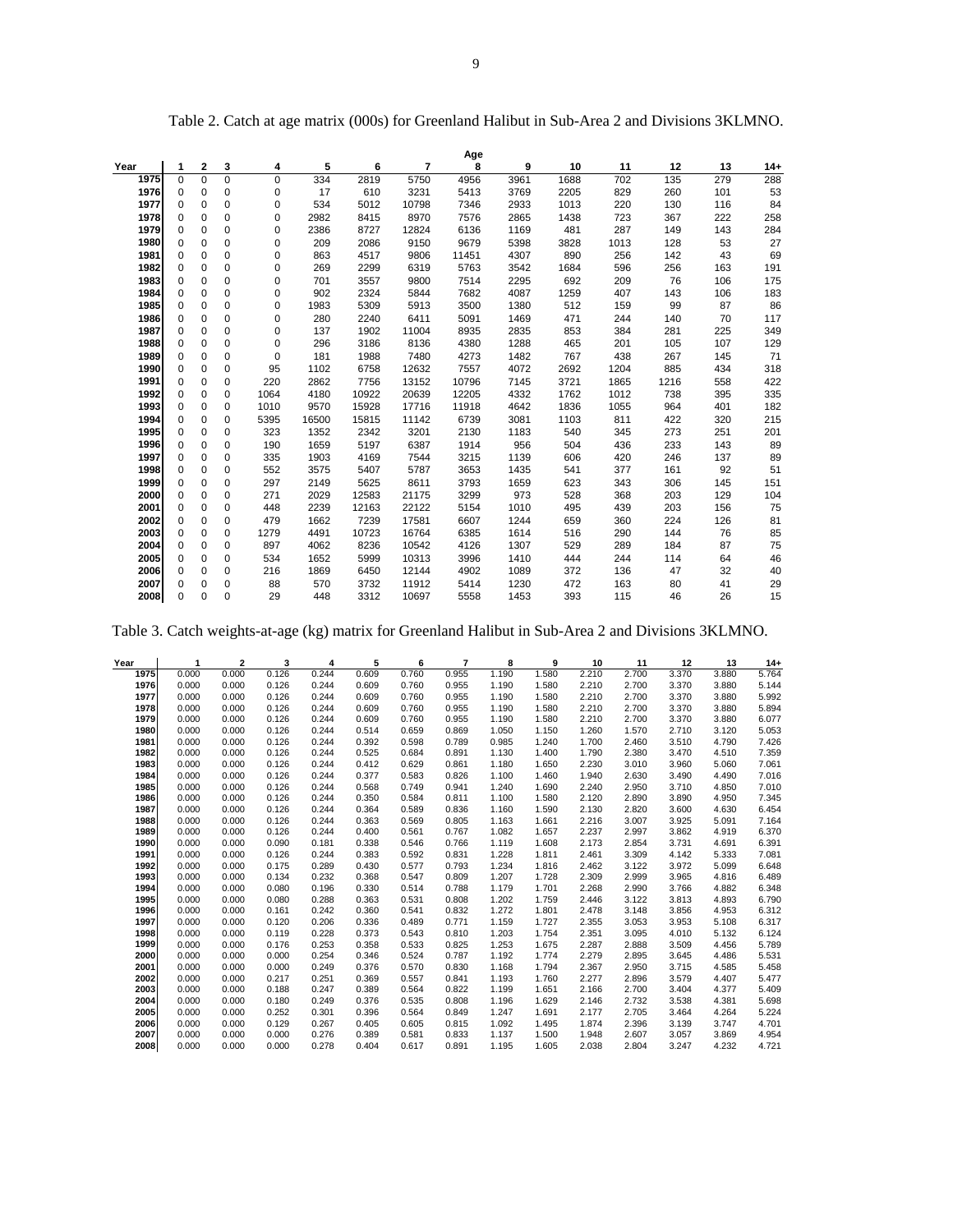Table 4. Estimates of total abundance, biomass from Divs. 2J3K, the abundance and biomass from the strata not completed during the fall 2008 survey, and the annual percentage of abundance/biomass from the affected strata.

|      | Total Biomass, Abundance, Divs. 2J3K |         |            |         |           |            |         | Totals from the 2J3K strata not covered F2008 |            |         |         |            |         |        |
|------|--------------------------------------|---------|------------|---------|-----------|------------|---------|-----------------------------------------------|------------|---------|---------|------------|---------|--------|
|      |                                      | Biomass |            |         | Abundance |            |         | Biomass<br>Abundance                          |            |         |         |            |         |        |
| Year | Div. 2J                              | Div. 3K | Divs. 2J3K | Div. 2J | Div. 3K   | Divs. 2J3K | Div. 2J | Div. 3K                                       | Divs. 2J3K | Div. 2J | Div. 3K | Divs. 2J3K | % Abun  | % Biom |
| 1996 | 64772                                | 120336  | 185107     | 678016  | 1063373   | 1741388    | 2807    | 7602                                          | 10409      | 3365    | 12737   | 16102      | 0.9%    | 5.6%   |
| 1997 | 82095                                | 130547  | 212642     | 517293  | 956834    | 1474127    | 4264    | 18827                                         | 23091      | 4482    | 34842   | 39325      | 2.7%    | 10.9%  |
| 1998 | 62111                                | 142196  | 204307     | 329415  | 709549    | 1038964    | 6176    | 20548                                         | 26724      | 7051    | 36369   | 43420      | 4.2%    | 13.1%  |
| 1999 | 87147                                | 175632  | 262779     | 470904  | 698691    | 1169595    | 3702    | 12743                                         | 16444      | 4562    | 16404   | 20965      | $1.8\%$ | 6.3%   |
| 2000 | 54858                                | 143329  | 198187     | 326101  | 644371    | 970472     | 3693    | 10922                                         | 14615      | 5193    | 22386   | 27579      | 2.8%    | 7.4%   |
| 2001 | 65777                                | 128721  | 194497     | 446712  | 649233    | 1095946    | 3656    | 20749                                         | 24405      | 4584    | 34135   | 38719      | 3.5%    | 12.5%  |
| 2002 | 53590                                | 67000   | 120590     | 409089  | 484453    | 893542     | 3148    | 5858                                          | 9006       | 4765    | 10202   | 14968      | 1.7%    | 7.5%   |
| 2003 | 59769                                | 71453   | 131222     | 493875  | 478268    | 972143     | 4140    | 7514                                          | 11654      | 5583    | 17811   | 23394      | 2.4%    | 8.9%   |
| 2004 | 59135                                | 90509   | 149644     | 424743  | 512769    | 937512     | 2998    | 7151                                          | 10149      | 3791    | 16818   | 20609      | 2.2%    | 6.8%   |
| 2005 | 61078                                | 112580  | 173658     | 348995  | 351981    | 700976     | 2179    | 10817                                         | 12996      | 2411    | 17973   | 20384      | 2.9%    | 7.5%   |
| 2006 | 105925                               | 110175  | 216099     | 533728  | 372466    | 906194     | 2225    | 10002                                         | 12227      | 2348    | 14343   | 16691      | 1.8%    | 5.7%   |
| 2007 | 57733                                | 179096  | 236830     | 293637  | 598731    | 892368     | 6082    | 10159                                         | 16241      | 6057    | 10178   | 16236      | $1.8\%$ | 6.9%   |
| 2008 | 37444                                | 121955  | 159399     | 210076  | 394570    | 604647     |         |                                               |            |         |         |            |         |        |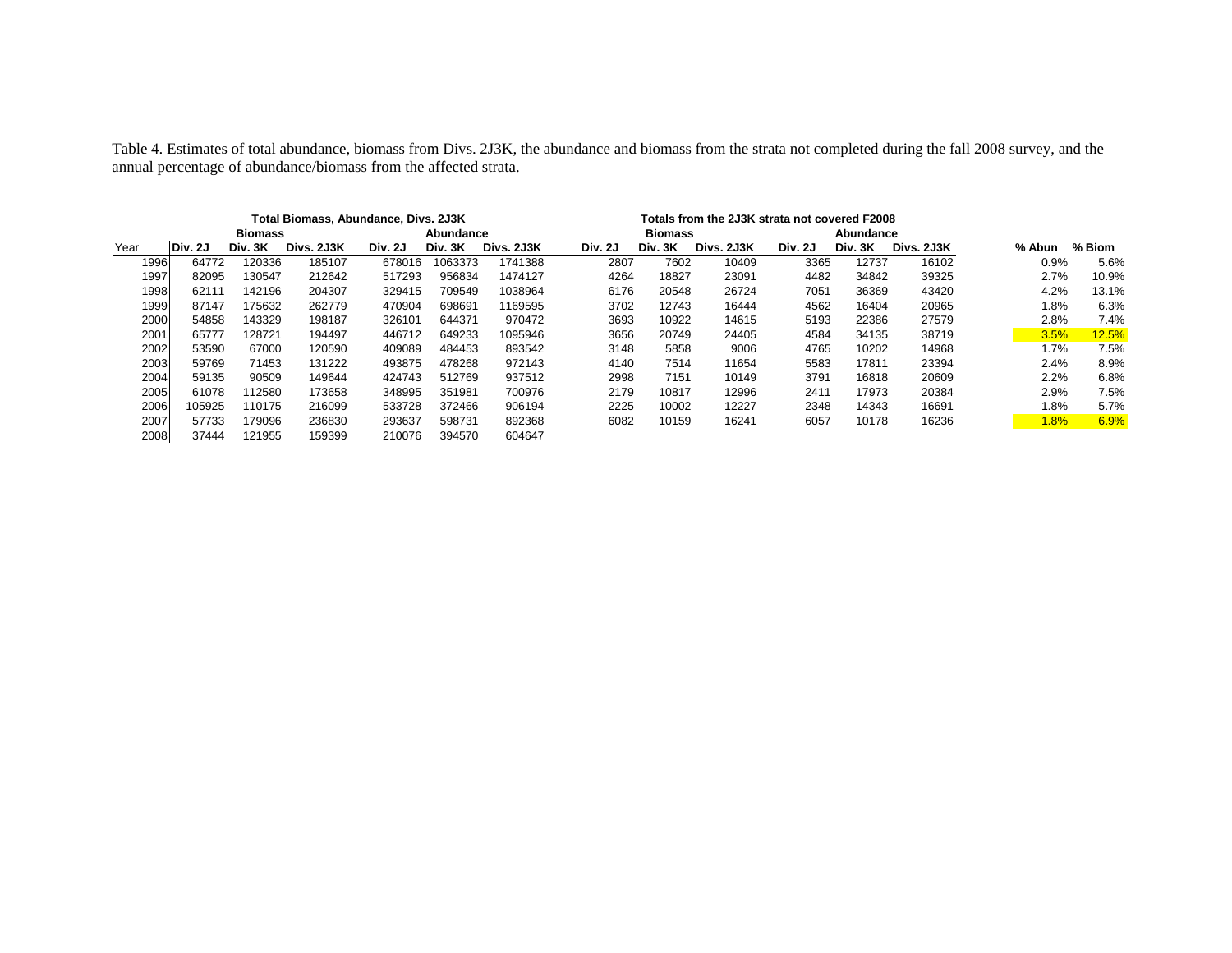|                  |      |      |      |      |      | 2001   | 2002   | 2003   | 2004   | 2005  | 2006   | 2007   | 2008  |
|------------------|------|------|------|------|------|--------|--------|--------|--------|-------|--------|--------|-------|
| Age (yrs)        |      |      |      |      |      |        |        |        |        |       |        |        |       |
| 0                |      |      |      |      |      | 9.01   | 8.82   | 10.53  | 4.41   | 5.36  | 3.99   | 2.23   | 9.15  |
|                  |      |      |      |      |      | 46.21  | 43.12  | 48.23  | 34.10  | 16.81 | 34.09  | 32.87  | 15.98 |
| 2                |      |      |      |      |      | 23.87  | 25.52  | 27.97  | 34.68  | 16.92 | 19.06  | 14.63  | 11.71 |
| 3                |      |      |      |      |      | 17.66  | 13.22  | 12.19  | 14.56  | 8.98  | 9.00   | 12.92  | 8.20  |
|                  |      |      |      |      |      | 14.74  | 10.25  | 9.96   | 12.89  | 14.55 | 18.65  | 18.93  | 9.57  |
| 5                |      |      |      |      |      | 10.24  | 6.37   | 6.69   | 9.61   | 11.56 | 13.78  | 9.65   | 7.57  |
| 6                |      |      |      |      |      | 7.79   | 2.08   | 2.39   | 2.78   | 7.18  | 9.62   | 10.38  | 6.25  |
| 7                |      |      |      |      |      | 3.33   | 0.76   | 0.91   | 1.22   | 4.12  | 4.39   | 6.13   | 3.51  |
| 8                |      |      |      |      |      | 0.62   | 0.20   | 0.26   | 0.36   | 0.67  | 1.21   | 2.11   | 1.68  |
| 9                |      |      |      |      |      | 0.11   | 0.04   | 0.04   | 0.08   | 0.12  | 0.18   | 0.33   | 0.20  |
| 10               |      |      |      |      |      | 0.02   | 0.01   | 0.01   | 0.03   | 0.04  | 0.03   | 0.07   | 0.03  |
| 11               |      |      |      |      |      | 0.01   | 0.00   | 0.01   | 0.01   | 0.03  | 0.02   | 0.04   | 0.02  |
| 12               |      |      |      |      |      | 0.01   | 0.00   | 0.01   | 0.01   | 0.01  | 0.01   | 0.02   | 0.00  |
| 13               |      |      |      |      |      | 0.01   | 0.00   | 0.00   | 0.01   | 0.01  | 0.00   | 0.01   | 0.00  |
| 14               |      |      |      |      |      | 0.00   |        |        | 0.00   | 0.00  | 0.00   | 0.01   | 0.00  |
| 15               |      |      |      |      |      |        |        |        | 0.00   | 0.00  |        | 0.00   |       |
| 16               |      |      |      |      |      |        |        |        | 0.00   | 0.00  |        | 0.00   |       |
| 17               |      |      |      |      |      |        |        |        |        | 0.00  |        | 0.00   |       |
| 18               |      |      |      |      |      |        |        |        |        | 0.00  |        |        |       |
| 19               |      |      |      |      |      |        |        |        |        | 0.00  |        |        |       |
| 20               |      |      |      |      |      |        |        |        |        |       |        |        |       |
|                  |      |      |      |      |      |        |        |        |        |       |        |        |       |
| <b>Ages 0-20</b> | 0.00 | 0.00 | 0.00 | 0.00 | 0.00 | 133.63 | 110.41 | 119.19 | 114.75 | 86.33 | 114.04 | 110.33 | 73.87 |
| Ages 1-4         | 0.00 | 0.00 | 0.00 | 0.00 | 0.00 | 102.48 | 92.11  | 98.35  | 96.23  | 57.26 | 80.80  | 79.35  | 45.46 |
| Ages 5+          | 0.00 | 0.00 | 0.00 | 0.00 | 0.00 | 22.14  | 9.47   | 10.31  | 14.11  | 23.72 | 29.24  | 28.75  | 19.26 |
| Ages 6-9         | 0.00 | 0.00 | 0.00 | 0.00 | 0.00 | 11.84  | 3.08   | 3.59   | 4.44   | 12.08 | 15.40  | 18.95  | 11.64 |

Table 5. Upper table: Mean numbers per tow at age computed by including only those strata covered during the 2008 fall survey. Lower table: Mean numbers per tow at age computed from all survey data.

|           | 1996   | 1997   | 1998   | 1999   | 2000   | 2001   | 2002   | 2003   | 2004   | 2005  | 2006   | 2007   | 2008  |
|-----------|--------|--------|--------|--------|--------|--------|--------|--------|--------|-------|--------|--------|-------|
| Age (yrs) |        |        |        |        |        |        |        |        |        |       |        |        |       |
| 0         | 4.92   | 2.18   | 1.52   | 6.46   | 3.09   | 8.49   | 8.30   | 9.94   | 4.15   | 5.07  | 3.75   | 2.21   | 9.15  |
| 1         | 98.68  | 28.05  | 23.35  | 15.99  | 38.57  | 43.90  | 40.67  | 45.70  | 32.49  | 16.06 | 32.34  | 32.61  | 15.98 |
| 2         | 47.82  | 58.62  | 25.07  | 34.42  | 21.94  | 22.72  | 24.08  | 26.67  | 32.93  | 16.15 | 17.98  | 14.51  | 11.71 |
| 3         | 32.01  | 43.61  | 31.19  | 24.07  | 16.43  | 17.00  | 12.50  | 11.69  | 13.89  | 8.56  | 8.50   | 12.81  | 8.20  |
| 4         | 9.54   | 21.13  | 21.87  | 28.28  | 13.20  | 14.07  | 9.68   | 9.49   | 12.31  | 13.84 | 17.60  | 18.77  | 9.57  |
| 5         | 6.28   | 10.37  | 10.86  | 20.04  | 13.76  | 9.77   | 6.03   | 6.39   | 9.21   | 10.98 | 13.03  | 9.57   | 7.57  |
| 6         | 2.47   | 5.01   | 4.45   | 10.53  | 7.21   | 7.59   | 1.97   | 2.27   | 2.68   | 6.85  | 9.11   | 10.35  | 6.25  |
| 7         | 0.84   | 2.00   | 2.07   | 3.81   | 2.16   | 3.40   | 0.72   | 0.89   | 1.20   | 3.96  | 4.18   | 6.17   | 3.51  |
| 8         | 0.19   | 0.64   | 0.57   | 0.70   | 0.50   | 0.69   | 0.19   | 0.27   | 0.36   | 0.66  | 1.15   | 2.14   | 1.68  |
| 9         | 0.18   | 0.20   | 0.13   | 0.14   | 0.06   | 0.11   | 0.04   | 0.04   | 0.08   | 0.12  | 0.18   | 0.34   | 0.20  |
| 10        | 0.04   | 0.06   | 0.06   | 0.07   | 0.03   | 0.02   | 0.01   | 0.02   | 0.03   | 0.03  | 0.03   | 0.08   | 0.03  |
| 11        | 0.02   | 0.03   | 0.03   | 0.02   | 0.02   | 0.01   | 0.00   | 0.01   | 0.01   | 0.03  | 0.02   | 0.04   | 0.02  |
| 12        | 0.01   | 0.02   | 0.02   | 0.01   | 0.00   | 0.00   | 0.00   | 0.01   | 0.00   | 0.01  | 0.01   | 0.02   | 0.00  |
| 13        | 0.02   | 0.01   | 0.01   | 0.03   | 0.00   | 0.01   | 0.00   | 0.00   | 0.01   | 0.01  | 0.00   | 0.01   | 0.00  |
| 14        | 0.01   | 0.00   | 0.00   | 0.00   | 0.01   | 0.00   | 0.00   | 0.00   | 0.00   | 0.00  | 0.00   | 0.01   | 0.00  |
| 15        | 0.00   | 0.00   | 0.00   | 0.00   | 0.00   | 0.00   | 0.00   | 0.00   | 0.00   | 0.00  | 0.00   | 0.00   | 0.00  |
| 16        | 0.00   | 0.00   | 0.00   | 0.00   | 0.00   | 0.00   | 0.00   | 0.00   | 0.00   | 0.00  | 0.00   | 0.00   | 0.00  |
| 17        | 0.00   | 0.00   | 0.00   | 0.00   | 0.00   | 0.00   | 0.00   | 0.00   | 0.00   | 0.00  | 0.00   | 0.00   | 0.00  |
| 18        | 0.00   | 0.00   | 0.00   | 0.00   | 0.00   | 0.00   | 0.00   | 0.00   | 0.00   | 0.00  | 0.00   | 0.00   | 0.00  |
| 19        | 0.00   | 0.00   | 0.00   | 0.00   | 0.00   | 0.00   | 0.00   | 0.00   | 0.00   | 0.00  | 0.00   | 0.00   | 0.00  |
| 20        | 0.00   | 0.00   | 0.00   | 0.00   | 0.00   | 0.00   | 0.00   | 0.00   | 0.00   | 0.00  | 0.00   | 0.00   | 0.00  |
|           |        |        |        |        |        |        |        |        |        |       |        |        |       |
| Ages 0-20 | 203.02 | 171.93 | 121.20 | 144.57 | 116.98 | 127.80 | 104.20 | 113.38 | 109.36 | 82.33 | 107.89 | 109.64 | 73.87 |
| Ages 1-4  | 188.05 | 151.41 | 101.48 | 102.76 | 90.14  | 97.69  | 86.93  | 93.55  | 91.62  | 54.61 | 76.42  | 78.70  | 45.46 |
| Ages $5+$ | 10.05  | 18.34  | 18.20  | 35.35  | 23.75  | 21.62  | 8.97   | 9.90   | 13.58  | 22.65 | 27.72  | 28.73  | 19.26 |
| Ages 6-9  | 3.67   | 7.85   | 7.22   | 15.18  | 9.93   | 11.80  | 2.92   | 3.47   | 4.32   | 11.59 | 14.62  | 19.00  | 11.64 |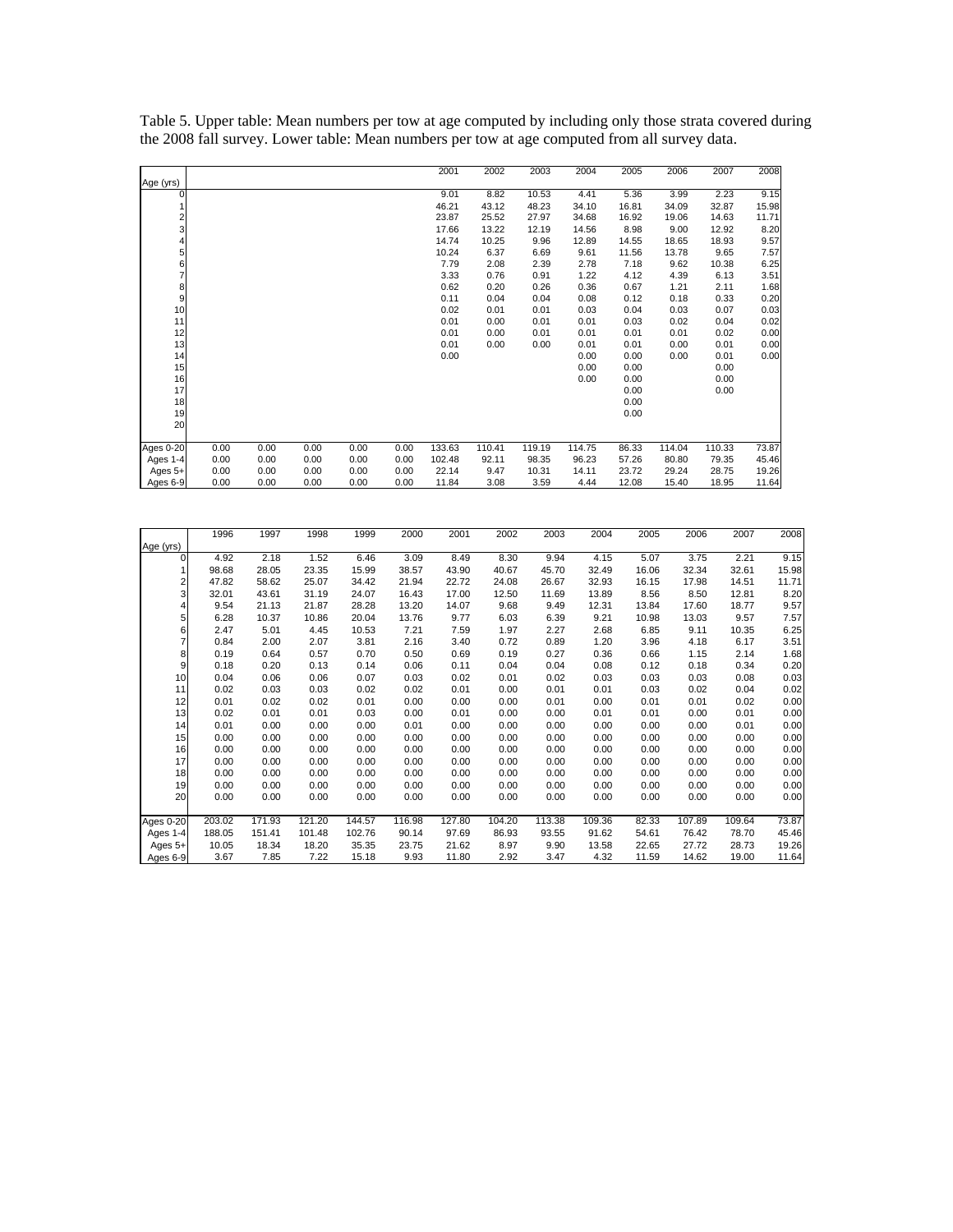Table 6. Percent relative difference in the two series of mean numbers per tow at age in Table 5. Percent relative difference was computed via:

| Age (yrs) | 2001   | 2002  | 2003  | 2004   | 2005  | 2006  | 2007   | Avg    |
|-----------|--------|-------|-------|--------|-------|-------|--------|--------|
|           |        |       |       |        |       |       |        |        |
| 0         | $-6%$  | -6%   | -6%   | $-6%$  | $-6%$ | -6%   | $-1\%$ | -5%    |
| 1         | $-5%$  | -6%   | -6%   | $-5%$  | $-5%$ | $-5%$ | $-1%$  | $-5%$  |
| 2         | $-5%$  | -6%   | -5%   | $-5%$  | $-5%$ | -6%   | $-1\%$ | -5%    |
| 3         | $-4%$  | $-6%$ | $-4%$ | $-5%$  | $-5%$ | $-6%$ | $-1\%$ | $-4%$  |
| 4         | $-5%$  | -6%   | -5%   | $-5%$  | $-5%$ | -6%   | $-1\%$ | -5%    |
| 5         | $-5%$  | -6%   | -5%   | $-4%$  | $-5%$ | -6%   | $-1\%$ | -5%    |
| 6         | $-3%$  | $-5%$ | -5%   | $-4%$  | $-5%$ | $-6%$ | 0%     | -4%    |
| 7         | 2%     | -5%   | $-2%$ | $-2%$  | $-4%$ | $-5%$ | 1%     | -2%    |
| 8         | 11%    | -6%   | 4%    | 0%     | 0%    | $-5%$ | 1%     | 1%     |
| 9         | 2%     | 3%    | 8%    | 0%     | 1%    | $-2%$ | 1%     | 2%     |
| 10        | $-4%$  | $-8%$ | 29%   | 13%    | $-3%$ | 4%    | 3%     | 5%     |
| 11        | 14%    | $0\%$ | $0\%$ | 0%     | $-4%$ | 0%    | 3%     | 2%     |
| 12        | $-25%$ |       | 0%    | $-25%$ | 33%   | -10%  | 13%    | $-2\%$ |
| 13        | $-9%$  | 0%    | $0\%$ | $-13%$ | 0%    |       | $0\%$  | $-4%$  |

**% Relative Diff - (A-B)/A**

where

 $\mathbf{A} = \mathbf{M} \mathbf{N} \mathbf{P} \mathbf{T}$  using all data

B = MNPT computed using data only from the strata completed during 2008.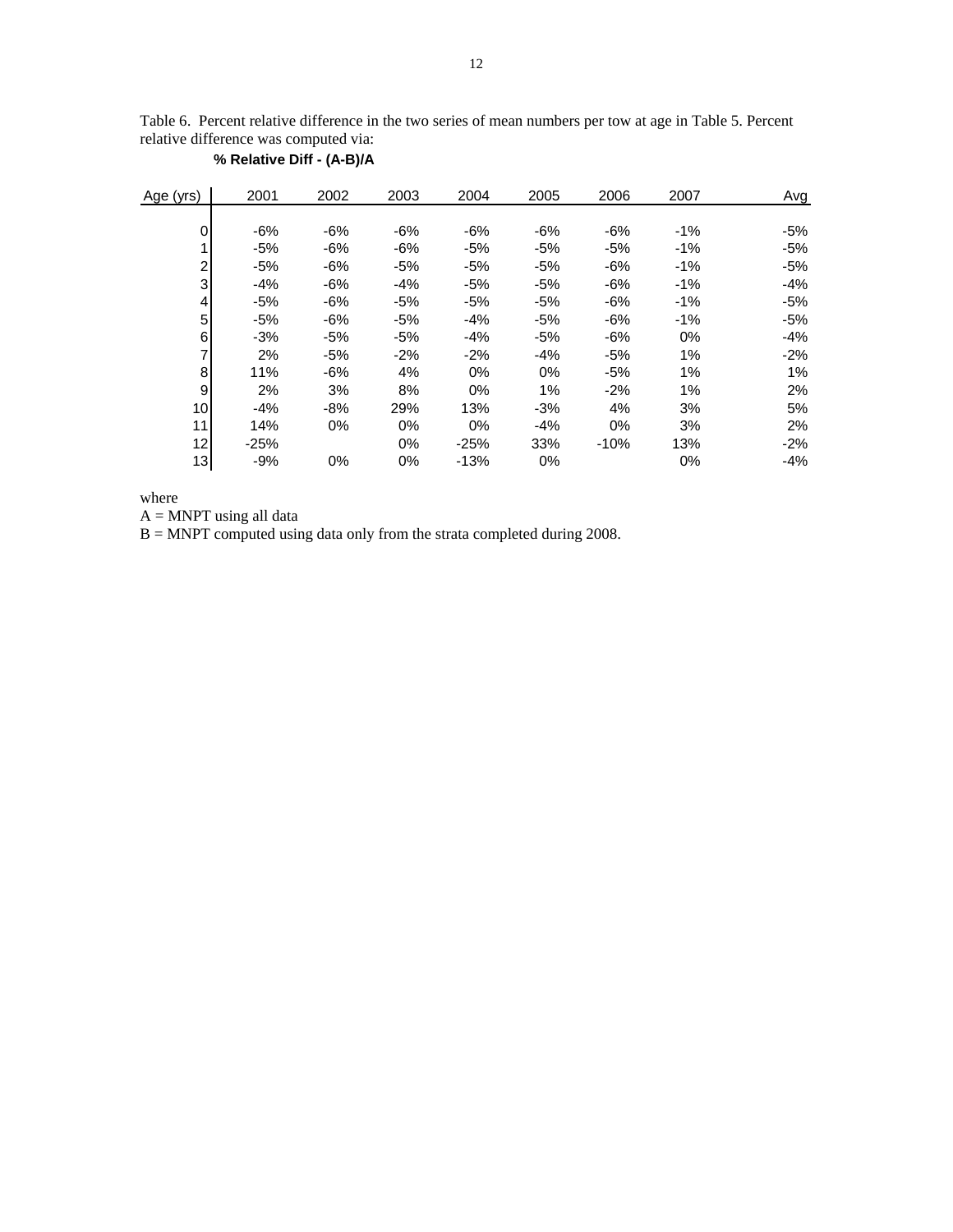Table 7. Survey abundance indices (mean numbers per tow) of Greenland Halibut in Sub-Area 2 and Divisions 3KLMNO. Decimalized year reflects the timing of each survey series (e.g. EU Summer survey). Only those survey series and age ranges

| $\overline{2}$<br>2J3K Fall<br>1<br>3<br>4<br>5<br>6<br>$\overline{7}$<br>8<br>9<br>10<br>12<br>13<br>11<br>47.82<br>32.01<br>9.54<br>6.28<br>2.47<br>0.18<br>0.04<br>0.02<br>0.01<br>0.02<br>1996.9<br>98.68<br>0.84<br>0.19<br>1997.9<br>58.62<br>10.37<br>5.01<br>0.20<br>0.03<br>0.02<br>0.01<br>28.05<br>43.61<br>21.13<br>2.00<br>0.64<br>0.06<br>0.02<br>0.01<br>1998.9<br>23.35<br>25.07<br>31.19<br>21.87<br>10.86<br>4.45<br>2.07<br>0.57<br>0.13<br>0.06<br>0.03<br>1999.9<br>15.99<br>0.14<br>0.03<br>34.42<br>24.07<br>28.28<br>20.04<br>10.53<br>3.81<br>0.70<br>0.07<br>0.02<br>0.01<br>0.00<br>2000.9<br>38.57<br>21.94<br>13.20<br>13.76<br>7.21<br>2.16<br>0.50<br>0.06<br>0.03<br>0.02<br>0.00<br>16.43<br>2001.9<br>43.90<br>22.72<br>17.00<br>14.07<br>9.77<br>7.59<br>3.40<br>0.69<br>0.11<br>0.02<br>0.01<br>0.00<br>0.01<br>0.04<br>0.00<br>2002.9<br>40.67<br>24.08<br>12.50<br>9.68<br>6.03<br>1.97<br>0.72<br>0.19<br>0.01<br>0.00<br>0.00<br>2003.9<br>45.70<br>26.67<br>11.69<br>9.49<br>6.39<br>2.27<br>0.89<br>0.04<br>0.02<br>0.01<br>0.01<br>0.00<br>0.27<br>2.68<br>2004.9<br>32.49<br>32.93<br>13.89<br>12.31<br>9.21<br>1.20<br>0.36<br>0.08<br>0.03<br>0.01<br>0.00<br>0.01<br>2005.9<br>16.06<br>16.15<br>8.56<br>13.84<br>10.98<br>6.85<br>3.96<br>0.12<br>0.03<br>0.03<br>0.01<br>0.01<br>0.66<br>0.00<br>2006.9<br>32.34<br>17.98<br>8.50<br>17.60<br>13.03<br>9.11<br>4.18<br>1.15<br>0.18<br>0.03<br>0.02<br>0.01<br>2007.9<br>32.61<br>14.51<br>12.81<br>18.77<br>9.57<br>10.35<br>6.17<br>2.14<br>0.34<br>0.08<br>0.04<br>0.02<br>0.01<br>2008.9 *<br>15.98<br>8.20<br>9.57<br>7.57<br>3.51<br>0.20<br>0.02<br>0.00<br>0.00<br>11.71<br>6.25<br>1.68<br>0.03<br>* Incomplete survey coverage, index not representative.<br>$\boldsymbol{7}$<br>$\overline{\mathbf{c}}$<br>3<br>5<br>6<br>8<br>9<br>10<br>12<br><b>EU Survey</b><br>$\mathbf{1}$<br>4<br>11<br>1995.6<br>12.41<br>2.54<br>2.23<br>1.91<br>2.66<br>5.10<br>3.77<br>2.12<br>1.31<br>0.26<br>0.07<br>0.02<br>1996.6<br>5.84<br>7.97<br>3.04<br>4.20<br>5.82<br>1.62<br>0.42<br>0.09<br>0.03<br>0.04<br>2.42<br>2.49<br>1997.6<br>3.33<br>3.78<br>6.00<br>6.50<br>7.11<br>8.46<br>4.99<br>2.15<br>0.66<br>0.22<br>0.03<br>0.02<br>1998.6<br>2.74<br>2.13<br>11.00<br>12.33<br>11.30<br>2.62<br>0.75<br>0.20<br>0.03<br>7.69<br>7.84<br>0.01<br>1999.6<br>0.70<br>3.01<br>12.58<br>5.55<br>1.82<br>0.01<br>0.00<br>1.06<br>10.47<br>13.41<br>0.35<br>0.10<br>2000.6<br>3.75<br>0.29<br>0.60<br>2.17<br>7.09<br>14.10<br>5.40<br>2.32<br>0.45<br>0.11<br>0.05<br>0.00<br>2001.6<br>8.03<br>1.43<br>1.81<br>0.99<br>2.79<br>7.79<br>6.63<br>3.21<br>0.18<br>0.05<br>0.01<br>0.00<br>5.59<br>2002.6<br>4.08<br>2.94<br>2.80<br>1.67<br>3.79<br>5.73<br>1.28<br>0.13<br>0.06<br>0.02<br>0.01<br>2003.6<br>2.20<br>1.51<br>2.94<br>0.13<br>1.00<br>0.61<br>2.48<br>1.93<br>0.47<br>0.10<br>0.02<br>0.01<br>2004.6<br>2.19<br>3.29<br>1.97<br>6.97<br>7.80<br>2.54<br>0.29<br>0.08<br>0.05<br>4.37<br>0.64<br>0.13<br>2005.6<br>0.54<br>0.81<br>3.18<br>2.50<br>6.89<br>2.92<br>0.61<br>0.11<br>0.12<br>0.06<br>0.02<br>7.59<br>2006.6<br>0.68<br>0.40<br>0.65<br>1.17<br>5.98<br>7.46<br>3.31<br>0.77<br>0.22<br>0.18<br>0.13<br>0.06<br>0.34<br>0.31<br>0.08<br>2007.6<br>0.42<br>0.09<br>0.57<br>3.44<br>7.37<br>5.76<br>1.51<br>0.21<br>0.05<br>2008.6<br>0.19<br>5.70<br>0.35<br>0.20<br>0.10<br>0.15<br>1.50<br>6.16<br>1.13<br>0.26<br>0.12<br>0.05<br>$\sqrt{2}$<br>$\,6$<br>$\overline{7}$<br>8<br>$\mathbf{1}$<br>3<br>$\overline{4}$<br>5<br>3LNO Spr<br>1.62<br>4.24<br>0.06<br>0.00<br>1996.4<br>4.60<br>2.18<br>0.83<br>0.28<br>1997.4<br>3.92<br>3.23<br>0.01<br>1.16<br>5.16<br>1.46<br>0.51<br>0.10<br>1998.4<br>6.19<br>1.24<br>0.22<br>0.81<br>3.85<br>4.96<br>0.33<br>0.07<br>1999.4<br>0.29<br>0.55<br>1.15<br>1.98<br>3.39<br>1.09<br>0.24<br>0.05<br>2000.4<br>0.79<br>1.07<br>1.07<br>1.51<br>1.95<br>2.04<br>0.56<br>0.03<br>0.68<br>2001.4<br>0.57<br>0.71<br>0.74<br>0.80<br>0.72<br>0.28<br>0.02<br>2002.4<br>0.58<br>0.64<br>0.57<br>0.60<br>0.61<br>0.21<br>0.05<br>0.01<br>2003.4<br>0.93<br>2.14<br>1.57<br>0.21<br>0.05<br>1.66<br>1.06<br>0.01<br>2004.4<br>0.66<br>0.57<br>1.18<br>1.18<br>1.16<br>0.26<br>0.04<br>0.02<br>1.09<br>0.95<br>2005.4<br>0.35<br>0.31<br>1.37<br>0.82<br>0.21<br>0.03<br>2006.4<br><b>Survey not completed</b><br>2007.4<br>1.595<br>0.516<br>0.802<br>0.399<br>1.405<br>1.491<br>1.121<br>0.183<br>2008.4<br>0.443<br>0.772<br>0.963<br>0.713<br>1.254<br>0.754<br>0.637<br>0.284 |  |  |  |  |  |  |  |
|----------------------------------------------------------------------------------------------------------------------------------------------------------------------------------------------------------------------------------------------------------------------------------------------------------------------------------------------------------------------------------------------------------------------------------------------------------------------------------------------------------------------------------------------------------------------------------------------------------------------------------------------------------------------------------------------------------------------------------------------------------------------------------------------------------------------------------------------------------------------------------------------------------------------------------------------------------------------------------------------------------------------------------------------------------------------------------------------------------------------------------------------------------------------------------------------------------------------------------------------------------------------------------------------------------------------------------------------------------------------------------------------------------------------------------------------------------------------------------------------------------------------------------------------------------------------------------------------------------------------------------------------------------------------------------------------------------------------------------------------------------------------------------------------------------------------------------------------------------------------------------------------------------------------------------------------------------------------------------------------------------------------------------------------------------------------------------------------------------------------------------------------------------------------------------------------------------------------------------------------------------------------------------------------------------------------------------------------------------------------------------------------------------------------------------------------------------------------------------------------------------------------------------------------------------------------------------------------------------------------------------------------------------------------------------------------------------------------------------------------------------------------------------------------------------------------------------------------------------------------------------------------------------------------------------------------------------------------------------------------------------------------------------------------------------------------------------------------------------------------------------------------------------------------------------------------------------------------------------------------------------------------------------------------------------------------------------------------------------------------------------------------------------------------------------------------------------------------------------------------------------------------------------------------------------------------------------------------------------------------------------------------------------------------------------------------------------------------------------------------------------------------------------------------------------------------------------------------------------------------------------------------------------------------------------------------------------------------------------------------------------------------------------------------------------------------------------------------------------------------------------------------------------------------------------------------------------------------------------------------------------------------------------------------------------------------------------------------------------------------------------------------------------------------------------------------------------------------------------------------------------------------------------------------------|--|--|--|--|--|--|--|
|                                                                                                                                                                                                                                                                                                                                                                                                                                                                                                                                                                                                                                                                                                                                                                                                                                                                                                                                                                                                                                                                                                                                                                                                                                                                                                                                                                                                                                                                                                                                                                                                                                                                                                                                                                                                                                                                                                                                                                                                                                                                                                                                                                                                                                                                                                                                                                                                                                                                                                                                                                                                                                                                                                                                                                                                                                                                                                                                                                                                                                                                                                                                                                                                                                                                                                                                                                                                                                                                                                                                                                                                                                                                                                                                                                                                                                                                                                                                                                                                                                                                                                                                                                                                                                                                                                                                                                                                                                                                                                                                                    |  |  |  |  |  |  |  |
|                                                                                                                                                                                                                                                                                                                                                                                                                                                                                                                                                                                                                                                                                                                                                                                                                                                                                                                                                                                                                                                                                                                                                                                                                                                                                                                                                                                                                                                                                                                                                                                                                                                                                                                                                                                                                                                                                                                                                                                                                                                                                                                                                                                                                                                                                                                                                                                                                                                                                                                                                                                                                                                                                                                                                                                                                                                                                                                                                                                                                                                                                                                                                                                                                                                                                                                                                                                                                                                                                                                                                                                                                                                                                                                                                                                                                                                                                                                                                                                                                                                                                                                                                                                                                                                                                                                                                                                                                                                                                                                                                    |  |  |  |  |  |  |  |
|                                                                                                                                                                                                                                                                                                                                                                                                                                                                                                                                                                                                                                                                                                                                                                                                                                                                                                                                                                                                                                                                                                                                                                                                                                                                                                                                                                                                                                                                                                                                                                                                                                                                                                                                                                                                                                                                                                                                                                                                                                                                                                                                                                                                                                                                                                                                                                                                                                                                                                                                                                                                                                                                                                                                                                                                                                                                                                                                                                                                                                                                                                                                                                                                                                                                                                                                                                                                                                                                                                                                                                                                                                                                                                                                                                                                                                                                                                                                                                                                                                                                                                                                                                                                                                                                                                                                                                                                                                                                                                                                                    |  |  |  |  |  |  |  |
|                                                                                                                                                                                                                                                                                                                                                                                                                                                                                                                                                                                                                                                                                                                                                                                                                                                                                                                                                                                                                                                                                                                                                                                                                                                                                                                                                                                                                                                                                                                                                                                                                                                                                                                                                                                                                                                                                                                                                                                                                                                                                                                                                                                                                                                                                                                                                                                                                                                                                                                                                                                                                                                                                                                                                                                                                                                                                                                                                                                                                                                                                                                                                                                                                                                                                                                                                                                                                                                                                                                                                                                                                                                                                                                                                                                                                                                                                                                                                                                                                                                                                                                                                                                                                                                                                                                                                                                                                                                                                                                                                    |  |  |  |  |  |  |  |
|                                                                                                                                                                                                                                                                                                                                                                                                                                                                                                                                                                                                                                                                                                                                                                                                                                                                                                                                                                                                                                                                                                                                                                                                                                                                                                                                                                                                                                                                                                                                                                                                                                                                                                                                                                                                                                                                                                                                                                                                                                                                                                                                                                                                                                                                                                                                                                                                                                                                                                                                                                                                                                                                                                                                                                                                                                                                                                                                                                                                                                                                                                                                                                                                                                                                                                                                                                                                                                                                                                                                                                                                                                                                                                                                                                                                                                                                                                                                                                                                                                                                                                                                                                                                                                                                                                                                                                                                                                                                                                                                                    |  |  |  |  |  |  |  |
|                                                                                                                                                                                                                                                                                                                                                                                                                                                                                                                                                                                                                                                                                                                                                                                                                                                                                                                                                                                                                                                                                                                                                                                                                                                                                                                                                                                                                                                                                                                                                                                                                                                                                                                                                                                                                                                                                                                                                                                                                                                                                                                                                                                                                                                                                                                                                                                                                                                                                                                                                                                                                                                                                                                                                                                                                                                                                                                                                                                                                                                                                                                                                                                                                                                                                                                                                                                                                                                                                                                                                                                                                                                                                                                                                                                                                                                                                                                                                                                                                                                                                                                                                                                                                                                                                                                                                                                                                                                                                                                                                    |  |  |  |  |  |  |  |
|                                                                                                                                                                                                                                                                                                                                                                                                                                                                                                                                                                                                                                                                                                                                                                                                                                                                                                                                                                                                                                                                                                                                                                                                                                                                                                                                                                                                                                                                                                                                                                                                                                                                                                                                                                                                                                                                                                                                                                                                                                                                                                                                                                                                                                                                                                                                                                                                                                                                                                                                                                                                                                                                                                                                                                                                                                                                                                                                                                                                                                                                                                                                                                                                                                                                                                                                                                                                                                                                                                                                                                                                                                                                                                                                                                                                                                                                                                                                                                                                                                                                                                                                                                                                                                                                                                                                                                                                                                                                                                                                                    |  |  |  |  |  |  |  |
|                                                                                                                                                                                                                                                                                                                                                                                                                                                                                                                                                                                                                                                                                                                                                                                                                                                                                                                                                                                                                                                                                                                                                                                                                                                                                                                                                                                                                                                                                                                                                                                                                                                                                                                                                                                                                                                                                                                                                                                                                                                                                                                                                                                                                                                                                                                                                                                                                                                                                                                                                                                                                                                                                                                                                                                                                                                                                                                                                                                                                                                                                                                                                                                                                                                                                                                                                                                                                                                                                                                                                                                                                                                                                                                                                                                                                                                                                                                                                                                                                                                                                                                                                                                                                                                                                                                                                                                                                                                                                                                                                    |  |  |  |  |  |  |  |
|                                                                                                                                                                                                                                                                                                                                                                                                                                                                                                                                                                                                                                                                                                                                                                                                                                                                                                                                                                                                                                                                                                                                                                                                                                                                                                                                                                                                                                                                                                                                                                                                                                                                                                                                                                                                                                                                                                                                                                                                                                                                                                                                                                                                                                                                                                                                                                                                                                                                                                                                                                                                                                                                                                                                                                                                                                                                                                                                                                                                                                                                                                                                                                                                                                                                                                                                                                                                                                                                                                                                                                                                                                                                                                                                                                                                                                                                                                                                                                                                                                                                                                                                                                                                                                                                                                                                                                                                                                                                                                                                                    |  |  |  |  |  |  |  |
|                                                                                                                                                                                                                                                                                                                                                                                                                                                                                                                                                                                                                                                                                                                                                                                                                                                                                                                                                                                                                                                                                                                                                                                                                                                                                                                                                                                                                                                                                                                                                                                                                                                                                                                                                                                                                                                                                                                                                                                                                                                                                                                                                                                                                                                                                                                                                                                                                                                                                                                                                                                                                                                                                                                                                                                                                                                                                                                                                                                                                                                                                                                                                                                                                                                                                                                                                                                                                                                                                                                                                                                                                                                                                                                                                                                                                                                                                                                                                                                                                                                                                                                                                                                                                                                                                                                                                                                                                                                                                                                                                    |  |  |  |  |  |  |  |
|                                                                                                                                                                                                                                                                                                                                                                                                                                                                                                                                                                                                                                                                                                                                                                                                                                                                                                                                                                                                                                                                                                                                                                                                                                                                                                                                                                                                                                                                                                                                                                                                                                                                                                                                                                                                                                                                                                                                                                                                                                                                                                                                                                                                                                                                                                                                                                                                                                                                                                                                                                                                                                                                                                                                                                                                                                                                                                                                                                                                                                                                                                                                                                                                                                                                                                                                                                                                                                                                                                                                                                                                                                                                                                                                                                                                                                                                                                                                                                                                                                                                                                                                                                                                                                                                                                                                                                                                                                                                                                                                                    |  |  |  |  |  |  |  |
|                                                                                                                                                                                                                                                                                                                                                                                                                                                                                                                                                                                                                                                                                                                                                                                                                                                                                                                                                                                                                                                                                                                                                                                                                                                                                                                                                                                                                                                                                                                                                                                                                                                                                                                                                                                                                                                                                                                                                                                                                                                                                                                                                                                                                                                                                                                                                                                                                                                                                                                                                                                                                                                                                                                                                                                                                                                                                                                                                                                                                                                                                                                                                                                                                                                                                                                                                                                                                                                                                                                                                                                                                                                                                                                                                                                                                                                                                                                                                                                                                                                                                                                                                                                                                                                                                                                                                                                                                                                                                                                                                    |  |  |  |  |  |  |  |
|                                                                                                                                                                                                                                                                                                                                                                                                                                                                                                                                                                                                                                                                                                                                                                                                                                                                                                                                                                                                                                                                                                                                                                                                                                                                                                                                                                                                                                                                                                                                                                                                                                                                                                                                                                                                                                                                                                                                                                                                                                                                                                                                                                                                                                                                                                                                                                                                                                                                                                                                                                                                                                                                                                                                                                                                                                                                                                                                                                                                                                                                                                                                                                                                                                                                                                                                                                                                                                                                                                                                                                                                                                                                                                                                                                                                                                                                                                                                                                                                                                                                                                                                                                                                                                                                                                                                                                                                                                                                                                                                                    |  |  |  |  |  |  |  |
|                                                                                                                                                                                                                                                                                                                                                                                                                                                                                                                                                                                                                                                                                                                                                                                                                                                                                                                                                                                                                                                                                                                                                                                                                                                                                                                                                                                                                                                                                                                                                                                                                                                                                                                                                                                                                                                                                                                                                                                                                                                                                                                                                                                                                                                                                                                                                                                                                                                                                                                                                                                                                                                                                                                                                                                                                                                                                                                                                                                                                                                                                                                                                                                                                                                                                                                                                                                                                                                                                                                                                                                                                                                                                                                                                                                                                                                                                                                                                                                                                                                                                                                                                                                                                                                                                                                                                                                                                                                                                                                                                    |  |  |  |  |  |  |  |
|                                                                                                                                                                                                                                                                                                                                                                                                                                                                                                                                                                                                                                                                                                                                                                                                                                                                                                                                                                                                                                                                                                                                                                                                                                                                                                                                                                                                                                                                                                                                                                                                                                                                                                                                                                                                                                                                                                                                                                                                                                                                                                                                                                                                                                                                                                                                                                                                                                                                                                                                                                                                                                                                                                                                                                                                                                                                                                                                                                                                                                                                                                                                                                                                                                                                                                                                                                                                                                                                                                                                                                                                                                                                                                                                                                                                                                                                                                                                                                                                                                                                                                                                                                                                                                                                                                                                                                                                                                                                                                                                                    |  |  |  |  |  |  |  |
|                                                                                                                                                                                                                                                                                                                                                                                                                                                                                                                                                                                                                                                                                                                                                                                                                                                                                                                                                                                                                                                                                                                                                                                                                                                                                                                                                                                                                                                                                                                                                                                                                                                                                                                                                                                                                                                                                                                                                                                                                                                                                                                                                                                                                                                                                                                                                                                                                                                                                                                                                                                                                                                                                                                                                                                                                                                                                                                                                                                                                                                                                                                                                                                                                                                                                                                                                                                                                                                                                                                                                                                                                                                                                                                                                                                                                                                                                                                                                                                                                                                                                                                                                                                                                                                                                                                                                                                                                                                                                                                                                    |  |  |  |  |  |  |  |
|                                                                                                                                                                                                                                                                                                                                                                                                                                                                                                                                                                                                                                                                                                                                                                                                                                                                                                                                                                                                                                                                                                                                                                                                                                                                                                                                                                                                                                                                                                                                                                                                                                                                                                                                                                                                                                                                                                                                                                                                                                                                                                                                                                                                                                                                                                                                                                                                                                                                                                                                                                                                                                                                                                                                                                                                                                                                                                                                                                                                                                                                                                                                                                                                                                                                                                                                                                                                                                                                                                                                                                                                                                                                                                                                                                                                                                                                                                                                                                                                                                                                                                                                                                                                                                                                                                                                                                                                                                                                                                                                                    |  |  |  |  |  |  |  |
|                                                                                                                                                                                                                                                                                                                                                                                                                                                                                                                                                                                                                                                                                                                                                                                                                                                                                                                                                                                                                                                                                                                                                                                                                                                                                                                                                                                                                                                                                                                                                                                                                                                                                                                                                                                                                                                                                                                                                                                                                                                                                                                                                                                                                                                                                                                                                                                                                                                                                                                                                                                                                                                                                                                                                                                                                                                                                                                                                                                                                                                                                                                                                                                                                                                                                                                                                                                                                                                                                                                                                                                                                                                                                                                                                                                                                                                                                                                                                                                                                                                                                                                                                                                                                                                                                                                                                                                                                                                                                                                                                    |  |  |  |  |  |  |  |
|                                                                                                                                                                                                                                                                                                                                                                                                                                                                                                                                                                                                                                                                                                                                                                                                                                                                                                                                                                                                                                                                                                                                                                                                                                                                                                                                                                                                                                                                                                                                                                                                                                                                                                                                                                                                                                                                                                                                                                                                                                                                                                                                                                                                                                                                                                                                                                                                                                                                                                                                                                                                                                                                                                                                                                                                                                                                                                                                                                                                                                                                                                                                                                                                                                                                                                                                                                                                                                                                                                                                                                                                                                                                                                                                                                                                                                                                                                                                                                                                                                                                                                                                                                                                                                                                                                                                                                                                                                                                                                                                                    |  |  |  |  |  |  |  |
|                                                                                                                                                                                                                                                                                                                                                                                                                                                                                                                                                                                                                                                                                                                                                                                                                                                                                                                                                                                                                                                                                                                                                                                                                                                                                                                                                                                                                                                                                                                                                                                                                                                                                                                                                                                                                                                                                                                                                                                                                                                                                                                                                                                                                                                                                                                                                                                                                                                                                                                                                                                                                                                                                                                                                                                                                                                                                                                                                                                                                                                                                                                                                                                                                                                                                                                                                                                                                                                                                                                                                                                                                                                                                                                                                                                                                                                                                                                                                                                                                                                                                                                                                                                                                                                                                                                                                                                                                                                                                                                                                    |  |  |  |  |  |  |  |
|                                                                                                                                                                                                                                                                                                                                                                                                                                                                                                                                                                                                                                                                                                                                                                                                                                                                                                                                                                                                                                                                                                                                                                                                                                                                                                                                                                                                                                                                                                                                                                                                                                                                                                                                                                                                                                                                                                                                                                                                                                                                                                                                                                                                                                                                                                                                                                                                                                                                                                                                                                                                                                                                                                                                                                                                                                                                                                                                                                                                                                                                                                                                                                                                                                                                                                                                                                                                                                                                                                                                                                                                                                                                                                                                                                                                                                                                                                                                                                                                                                                                                                                                                                                                                                                                                                                                                                                                                                                                                                                                                    |  |  |  |  |  |  |  |
|                                                                                                                                                                                                                                                                                                                                                                                                                                                                                                                                                                                                                                                                                                                                                                                                                                                                                                                                                                                                                                                                                                                                                                                                                                                                                                                                                                                                                                                                                                                                                                                                                                                                                                                                                                                                                                                                                                                                                                                                                                                                                                                                                                                                                                                                                                                                                                                                                                                                                                                                                                                                                                                                                                                                                                                                                                                                                                                                                                                                                                                                                                                                                                                                                                                                                                                                                                                                                                                                                                                                                                                                                                                                                                                                                                                                                                                                                                                                                                                                                                                                                                                                                                                                                                                                                                                                                                                                                                                                                                                                                    |  |  |  |  |  |  |  |
|                                                                                                                                                                                                                                                                                                                                                                                                                                                                                                                                                                                                                                                                                                                                                                                                                                                                                                                                                                                                                                                                                                                                                                                                                                                                                                                                                                                                                                                                                                                                                                                                                                                                                                                                                                                                                                                                                                                                                                                                                                                                                                                                                                                                                                                                                                                                                                                                                                                                                                                                                                                                                                                                                                                                                                                                                                                                                                                                                                                                                                                                                                                                                                                                                                                                                                                                                                                                                                                                                                                                                                                                                                                                                                                                                                                                                                                                                                                                                                                                                                                                                                                                                                                                                                                                                                                                                                                                                                                                                                                                                    |  |  |  |  |  |  |  |
|                                                                                                                                                                                                                                                                                                                                                                                                                                                                                                                                                                                                                                                                                                                                                                                                                                                                                                                                                                                                                                                                                                                                                                                                                                                                                                                                                                                                                                                                                                                                                                                                                                                                                                                                                                                                                                                                                                                                                                                                                                                                                                                                                                                                                                                                                                                                                                                                                                                                                                                                                                                                                                                                                                                                                                                                                                                                                                                                                                                                                                                                                                                                                                                                                                                                                                                                                                                                                                                                                                                                                                                                                                                                                                                                                                                                                                                                                                                                                                                                                                                                                                                                                                                                                                                                                                                                                                                                                                                                                                                                                    |  |  |  |  |  |  |  |
|                                                                                                                                                                                                                                                                                                                                                                                                                                                                                                                                                                                                                                                                                                                                                                                                                                                                                                                                                                                                                                                                                                                                                                                                                                                                                                                                                                                                                                                                                                                                                                                                                                                                                                                                                                                                                                                                                                                                                                                                                                                                                                                                                                                                                                                                                                                                                                                                                                                                                                                                                                                                                                                                                                                                                                                                                                                                                                                                                                                                                                                                                                                                                                                                                                                                                                                                                                                                                                                                                                                                                                                                                                                                                                                                                                                                                                                                                                                                                                                                                                                                                                                                                                                                                                                                                                                                                                                                                                                                                                                                                    |  |  |  |  |  |  |  |
|                                                                                                                                                                                                                                                                                                                                                                                                                                                                                                                                                                                                                                                                                                                                                                                                                                                                                                                                                                                                                                                                                                                                                                                                                                                                                                                                                                                                                                                                                                                                                                                                                                                                                                                                                                                                                                                                                                                                                                                                                                                                                                                                                                                                                                                                                                                                                                                                                                                                                                                                                                                                                                                                                                                                                                                                                                                                                                                                                                                                                                                                                                                                                                                                                                                                                                                                                                                                                                                                                                                                                                                                                                                                                                                                                                                                                                                                                                                                                                                                                                                                                                                                                                                                                                                                                                                                                                                                                                                                                                                                                    |  |  |  |  |  |  |  |
|                                                                                                                                                                                                                                                                                                                                                                                                                                                                                                                                                                                                                                                                                                                                                                                                                                                                                                                                                                                                                                                                                                                                                                                                                                                                                                                                                                                                                                                                                                                                                                                                                                                                                                                                                                                                                                                                                                                                                                                                                                                                                                                                                                                                                                                                                                                                                                                                                                                                                                                                                                                                                                                                                                                                                                                                                                                                                                                                                                                                                                                                                                                                                                                                                                                                                                                                                                                                                                                                                                                                                                                                                                                                                                                                                                                                                                                                                                                                                                                                                                                                                                                                                                                                                                                                                                                                                                                                                                                                                                                                                    |  |  |  |  |  |  |  |
|                                                                                                                                                                                                                                                                                                                                                                                                                                                                                                                                                                                                                                                                                                                                                                                                                                                                                                                                                                                                                                                                                                                                                                                                                                                                                                                                                                                                                                                                                                                                                                                                                                                                                                                                                                                                                                                                                                                                                                                                                                                                                                                                                                                                                                                                                                                                                                                                                                                                                                                                                                                                                                                                                                                                                                                                                                                                                                                                                                                                                                                                                                                                                                                                                                                                                                                                                                                                                                                                                                                                                                                                                                                                                                                                                                                                                                                                                                                                                                                                                                                                                                                                                                                                                                                                                                                                                                                                                                                                                                                                                    |  |  |  |  |  |  |  |
|                                                                                                                                                                                                                                                                                                                                                                                                                                                                                                                                                                                                                                                                                                                                                                                                                                                                                                                                                                                                                                                                                                                                                                                                                                                                                                                                                                                                                                                                                                                                                                                                                                                                                                                                                                                                                                                                                                                                                                                                                                                                                                                                                                                                                                                                                                                                                                                                                                                                                                                                                                                                                                                                                                                                                                                                                                                                                                                                                                                                                                                                                                                                                                                                                                                                                                                                                                                                                                                                                                                                                                                                                                                                                                                                                                                                                                                                                                                                                                                                                                                                                                                                                                                                                                                                                                                                                                                                                                                                                                                                                    |  |  |  |  |  |  |  |
|                                                                                                                                                                                                                                                                                                                                                                                                                                                                                                                                                                                                                                                                                                                                                                                                                                                                                                                                                                                                                                                                                                                                                                                                                                                                                                                                                                                                                                                                                                                                                                                                                                                                                                                                                                                                                                                                                                                                                                                                                                                                                                                                                                                                                                                                                                                                                                                                                                                                                                                                                                                                                                                                                                                                                                                                                                                                                                                                                                                                                                                                                                                                                                                                                                                                                                                                                                                                                                                                                                                                                                                                                                                                                                                                                                                                                                                                                                                                                                                                                                                                                                                                                                                                                                                                                                                                                                                                                                                                                                                                                    |  |  |  |  |  |  |  |
|                                                                                                                                                                                                                                                                                                                                                                                                                                                                                                                                                                                                                                                                                                                                                                                                                                                                                                                                                                                                                                                                                                                                                                                                                                                                                                                                                                                                                                                                                                                                                                                                                                                                                                                                                                                                                                                                                                                                                                                                                                                                                                                                                                                                                                                                                                                                                                                                                                                                                                                                                                                                                                                                                                                                                                                                                                                                                                                                                                                                                                                                                                                                                                                                                                                                                                                                                                                                                                                                                                                                                                                                                                                                                                                                                                                                                                                                                                                                                                                                                                                                                                                                                                                                                                                                                                                                                                                                                                                                                                                                                    |  |  |  |  |  |  |  |
|                                                                                                                                                                                                                                                                                                                                                                                                                                                                                                                                                                                                                                                                                                                                                                                                                                                                                                                                                                                                                                                                                                                                                                                                                                                                                                                                                                                                                                                                                                                                                                                                                                                                                                                                                                                                                                                                                                                                                                                                                                                                                                                                                                                                                                                                                                                                                                                                                                                                                                                                                                                                                                                                                                                                                                                                                                                                                                                                                                                                                                                                                                                                                                                                                                                                                                                                                                                                                                                                                                                                                                                                                                                                                                                                                                                                                                                                                                                                                                                                                                                                                                                                                                                                                                                                                                                                                                                                                                                                                                                                                    |  |  |  |  |  |  |  |
|                                                                                                                                                                                                                                                                                                                                                                                                                                                                                                                                                                                                                                                                                                                                                                                                                                                                                                                                                                                                                                                                                                                                                                                                                                                                                                                                                                                                                                                                                                                                                                                                                                                                                                                                                                                                                                                                                                                                                                                                                                                                                                                                                                                                                                                                                                                                                                                                                                                                                                                                                                                                                                                                                                                                                                                                                                                                                                                                                                                                                                                                                                                                                                                                                                                                                                                                                                                                                                                                                                                                                                                                                                                                                                                                                                                                                                                                                                                                                                                                                                                                                                                                                                                                                                                                                                                                                                                                                                                                                                                                                    |  |  |  |  |  |  |  |
|                                                                                                                                                                                                                                                                                                                                                                                                                                                                                                                                                                                                                                                                                                                                                                                                                                                                                                                                                                                                                                                                                                                                                                                                                                                                                                                                                                                                                                                                                                                                                                                                                                                                                                                                                                                                                                                                                                                                                                                                                                                                                                                                                                                                                                                                                                                                                                                                                                                                                                                                                                                                                                                                                                                                                                                                                                                                                                                                                                                                                                                                                                                                                                                                                                                                                                                                                                                                                                                                                                                                                                                                                                                                                                                                                                                                                                                                                                                                                                                                                                                                                                                                                                                                                                                                                                                                                                                                                                                                                                                                                    |  |  |  |  |  |  |  |
|                                                                                                                                                                                                                                                                                                                                                                                                                                                                                                                                                                                                                                                                                                                                                                                                                                                                                                                                                                                                                                                                                                                                                                                                                                                                                                                                                                                                                                                                                                                                                                                                                                                                                                                                                                                                                                                                                                                                                                                                                                                                                                                                                                                                                                                                                                                                                                                                                                                                                                                                                                                                                                                                                                                                                                                                                                                                                                                                                                                                                                                                                                                                                                                                                                                                                                                                                                                                                                                                                                                                                                                                                                                                                                                                                                                                                                                                                                                                                                                                                                                                                                                                                                                                                                                                                                                                                                                                                                                                                                                                                    |  |  |  |  |  |  |  |
|                                                                                                                                                                                                                                                                                                                                                                                                                                                                                                                                                                                                                                                                                                                                                                                                                                                                                                                                                                                                                                                                                                                                                                                                                                                                                                                                                                                                                                                                                                                                                                                                                                                                                                                                                                                                                                                                                                                                                                                                                                                                                                                                                                                                                                                                                                                                                                                                                                                                                                                                                                                                                                                                                                                                                                                                                                                                                                                                                                                                                                                                                                                                                                                                                                                                                                                                                                                                                                                                                                                                                                                                                                                                                                                                                                                                                                                                                                                                                                                                                                                                                                                                                                                                                                                                                                                                                                                                                                                                                                                                                    |  |  |  |  |  |  |  |
|                                                                                                                                                                                                                                                                                                                                                                                                                                                                                                                                                                                                                                                                                                                                                                                                                                                                                                                                                                                                                                                                                                                                                                                                                                                                                                                                                                                                                                                                                                                                                                                                                                                                                                                                                                                                                                                                                                                                                                                                                                                                                                                                                                                                                                                                                                                                                                                                                                                                                                                                                                                                                                                                                                                                                                                                                                                                                                                                                                                                                                                                                                                                                                                                                                                                                                                                                                                                                                                                                                                                                                                                                                                                                                                                                                                                                                                                                                                                                                                                                                                                                                                                                                                                                                                                                                                                                                                                                                                                                                                                                    |  |  |  |  |  |  |  |
|                                                                                                                                                                                                                                                                                                                                                                                                                                                                                                                                                                                                                                                                                                                                                                                                                                                                                                                                                                                                                                                                                                                                                                                                                                                                                                                                                                                                                                                                                                                                                                                                                                                                                                                                                                                                                                                                                                                                                                                                                                                                                                                                                                                                                                                                                                                                                                                                                                                                                                                                                                                                                                                                                                                                                                                                                                                                                                                                                                                                                                                                                                                                                                                                                                                                                                                                                                                                                                                                                                                                                                                                                                                                                                                                                                                                                                                                                                                                                                                                                                                                                                                                                                                                                                                                                                                                                                                                                                                                                                                                                    |  |  |  |  |  |  |  |
|                                                                                                                                                                                                                                                                                                                                                                                                                                                                                                                                                                                                                                                                                                                                                                                                                                                                                                                                                                                                                                                                                                                                                                                                                                                                                                                                                                                                                                                                                                                                                                                                                                                                                                                                                                                                                                                                                                                                                                                                                                                                                                                                                                                                                                                                                                                                                                                                                                                                                                                                                                                                                                                                                                                                                                                                                                                                                                                                                                                                                                                                                                                                                                                                                                                                                                                                                                                                                                                                                                                                                                                                                                                                                                                                                                                                                                                                                                                                                                                                                                                                                                                                                                                                                                                                                                                                                                                                                                                                                                                                                    |  |  |  |  |  |  |  |
|                                                                                                                                                                                                                                                                                                                                                                                                                                                                                                                                                                                                                                                                                                                                                                                                                                                                                                                                                                                                                                                                                                                                                                                                                                                                                                                                                                                                                                                                                                                                                                                                                                                                                                                                                                                                                                                                                                                                                                                                                                                                                                                                                                                                                                                                                                                                                                                                                                                                                                                                                                                                                                                                                                                                                                                                                                                                                                                                                                                                                                                                                                                                                                                                                                                                                                                                                                                                                                                                                                                                                                                                                                                                                                                                                                                                                                                                                                                                                                                                                                                                                                                                                                                                                                                                                                                                                                                                                                                                                                                                                    |  |  |  |  |  |  |  |
|                                                                                                                                                                                                                                                                                                                                                                                                                                                                                                                                                                                                                                                                                                                                                                                                                                                                                                                                                                                                                                                                                                                                                                                                                                                                                                                                                                                                                                                                                                                                                                                                                                                                                                                                                                                                                                                                                                                                                                                                                                                                                                                                                                                                                                                                                                                                                                                                                                                                                                                                                                                                                                                                                                                                                                                                                                                                                                                                                                                                                                                                                                                                                                                                                                                                                                                                                                                                                                                                                                                                                                                                                                                                                                                                                                                                                                                                                                                                                                                                                                                                                                                                                                                                                                                                                                                                                                                                                                                                                                                                                    |  |  |  |  |  |  |  |
|                                                                                                                                                                                                                                                                                                                                                                                                                                                                                                                                                                                                                                                                                                                                                                                                                                                                                                                                                                                                                                                                                                                                                                                                                                                                                                                                                                                                                                                                                                                                                                                                                                                                                                                                                                                                                                                                                                                                                                                                                                                                                                                                                                                                                                                                                                                                                                                                                                                                                                                                                                                                                                                                                                                                                                                                                                                                                                                                                                                                                                                                                                                                                                                                                                                                                                                                                                                                                                                                                                                                                                                                                                                                                                                                                                                                                                                                                                                                                                                                                                                                                                                                                                                                                                                                                                                                                                                                                                                                                                                                                    |  |  |  |  |  |  |  |
|                                                                                                                                                                                                                                                                                                                                                                                                                                                                                                                                                                                                                                                                                                                                                                                                                                                                                                                                                                                                                                                                                                                                                                                                                                                                                                                                                                                                                                                                                                                                                                                                                                                                                                                                                                                                                                                                                                                                                                                                                                                                                                                                                                                                                                                                                                                                                                                                                                                                                                                                                                                                                                                                                                                                                                                                                                                                                                                                                                                                                                                                                                                                                                                                                                                                                                                                                                                                                                                                                                                                                                                                                                                                                                                                                                                                                                                                                                                                                                                                                                                                                                                                                                                                                                                                                                                                                                                                                                                                                                                                                    |  |  |  |  |  |  |  |
|                                                                                                                                                                                                                                                                                                                                                                                                                                                                                                                                                                                                                                                                                                                                                                                                                                                                                                                                                                                                                                                                                                                                                                                                                                                                                                                                                                                                                                                                                                                                                                                                                                                                                                                                                                                                                                                                                                                                                                                                                                                                                                                                                                                                                                                                                                                                                                                                                                                                                                                                                                                                                                                                                                                                                                                                                                                                                                                                                                                                                                                                                                                                                                                                                                                                                                                                                                                                                                                                                                                                                                                                                                                                                                                                                                                                                                                                                                                                                                                                                                                                                                                                                                                                                                                                                                                                                                                                                                                                                                                                                    |  |  |  |  |  |  |  |
|                                                                                                                                                                                                                                                                                                                                                                                                                                                                                                                                                                                                                                                                                                                                                                                                                                                                                                                                                                                                                                                                                                                                                                                                                                                                                                                                                                                                                                                                                                                                                                                                                                                                                                                                                                                                                                                                                                                                                                                                                                                                                                                                                                                                                                                                                                                                                                                                                                                                                                                                                                                                                                                                                                                                                                                                                                                                                                                                                                                                                                                                                                                                                                                                                                                                                                                                                                                                                                                                                                                                                                                                                                                                                                                                                                                                                                                                                                                                                                                                                                                                                                                                                                                                                                                                                                                                                                                                                                                                                                                                                    |  |  |  |  |  |  |  |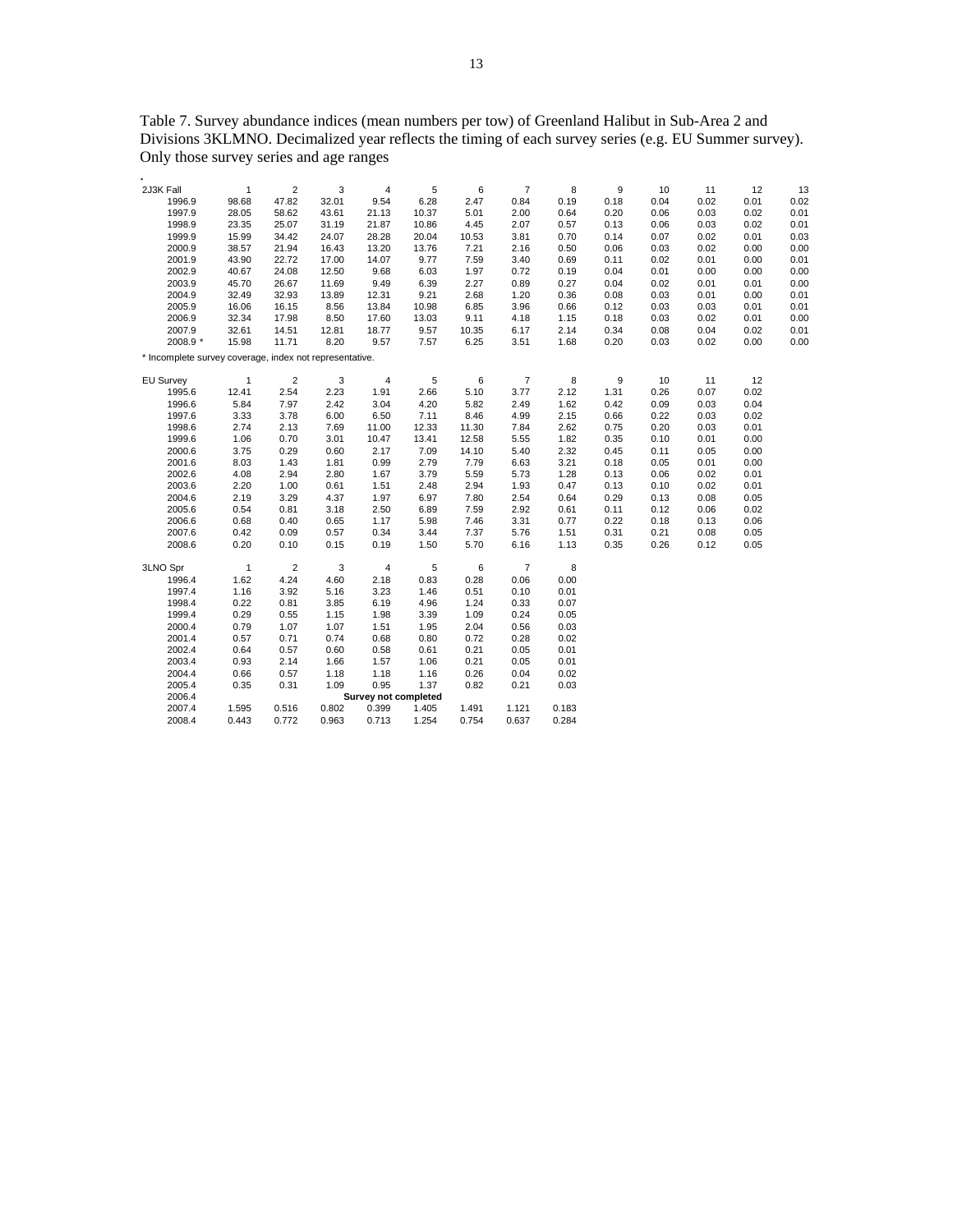Table 8. Deterministic Projection of exploitable biomass, yield and average fishing mortality in the near term under catches corresponding to a fishing mortality of F0.1 (upper table), and under constant catches of 16 000 tons (lower table).

| F0.1 - Status quo catch in 2009 |                |       |             |  |  |  |  |  |  |
|---------------------------------|----------------|-------|-------------|--|--|--|--|--|--|
| Year                            | 5+ Biomass (t) | Yield | Fbar (5-10) |  |  |  |  |  |  |
| 2008                            | 79050          | 21178 | 0.414       |  |  |  |  |  |  |
| 2009                            | 71579          | 21178 | 0.392       |  |  |  |  |  |  |
| 2010                            | 62332          | 8807  | 0.180       |  |  |  |  |  |  |
| 2011                            | 72496          | 9214  | 0.180       |  |  |  |  |  |  |
| 2012                            | 83457          | 9988  | 0.180       |  |  |  |  |  |  |
| 2013                            | 94691          |       |             |  |  |  |  |  |  |

| 16,000 t |                  |       |             |  |  |  |  |  |  |  |
|----------|------------------|-------|-------------|--|--|--|--|--|--|--|
| Year     | $5+$ Biomass (t) | Yield | Fbar (5-10) |  |  |  |  |  |  |  |
| 2008     | 79050            | 21178 | 0.414       |  |  |  |  |  |  |  |
| 2009     | 71579            | 16000 | 0.274       |  |  |  |  |  |  |  |
| 2010     | 68635            | 16000 | 0.313       |  |  |  |  |  |  |  |
| 2011     | 70580            | 16000 | 0.369       |  |  |  |  |  |  |  |
| 2012     | 73194            | 16000 | 0.399       |  |  |  |  |  |  |  |
| 2013     | 76506            |       |             |  |  |  |  |  |  |  |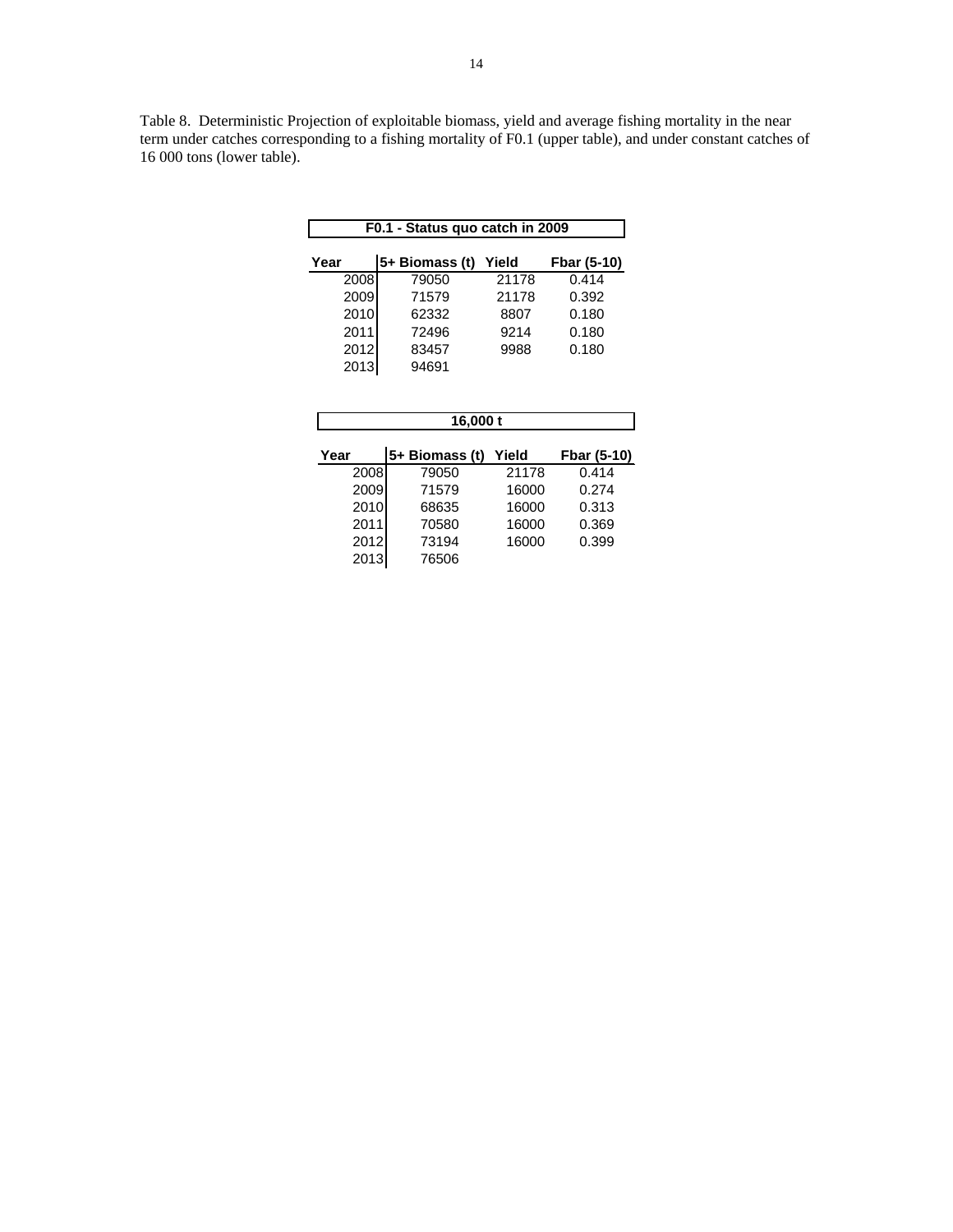

Figure 1. Catches (line) and TAC (triangle) of Greenland Halibut in Sub-Area 2 and Divisions 3KLMNO. Each plotted in units thousands of tons.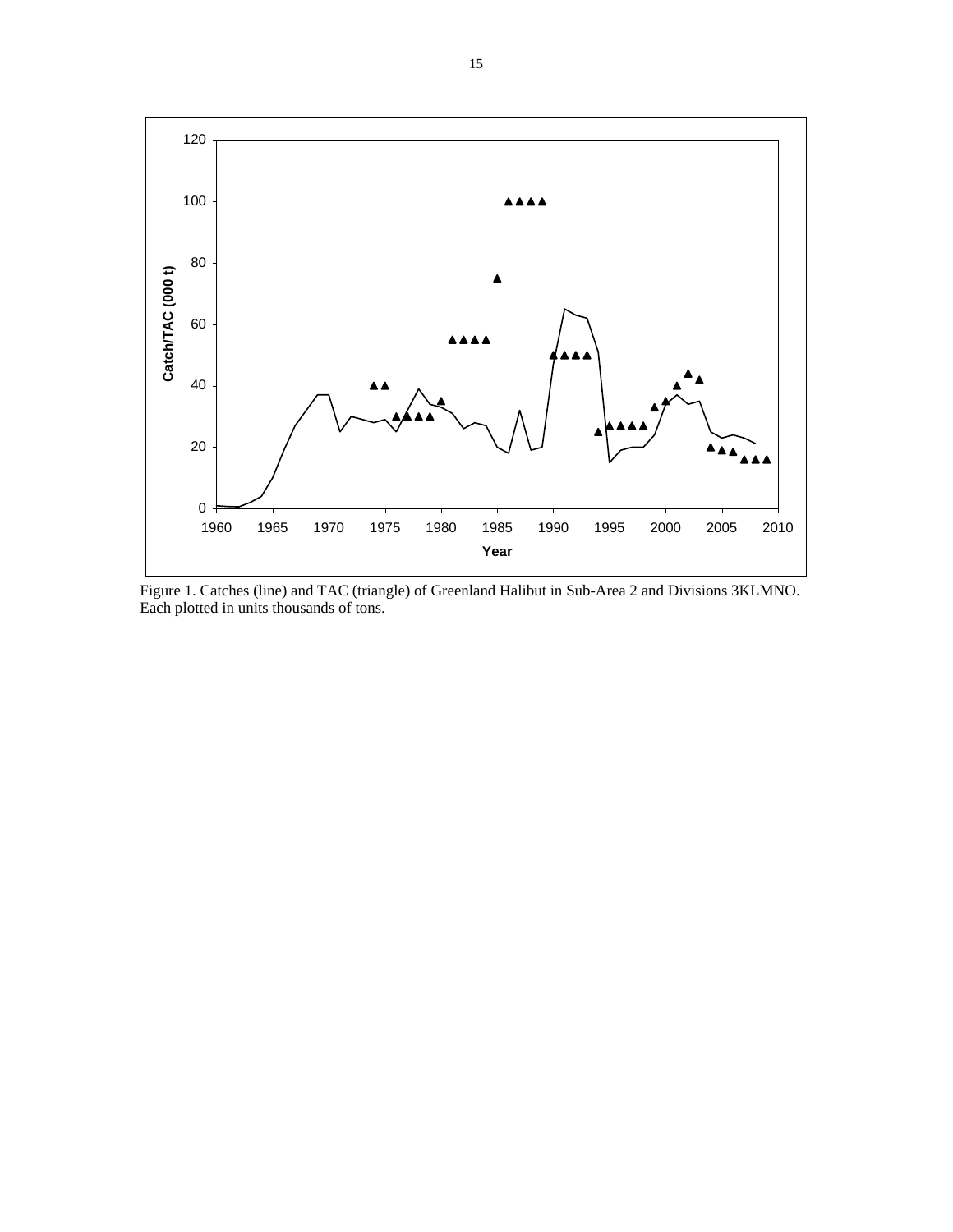





Figure 2. Available Length Sampling over 2005- 2008 for fisheries within the NRA. Labels indicate modal length group.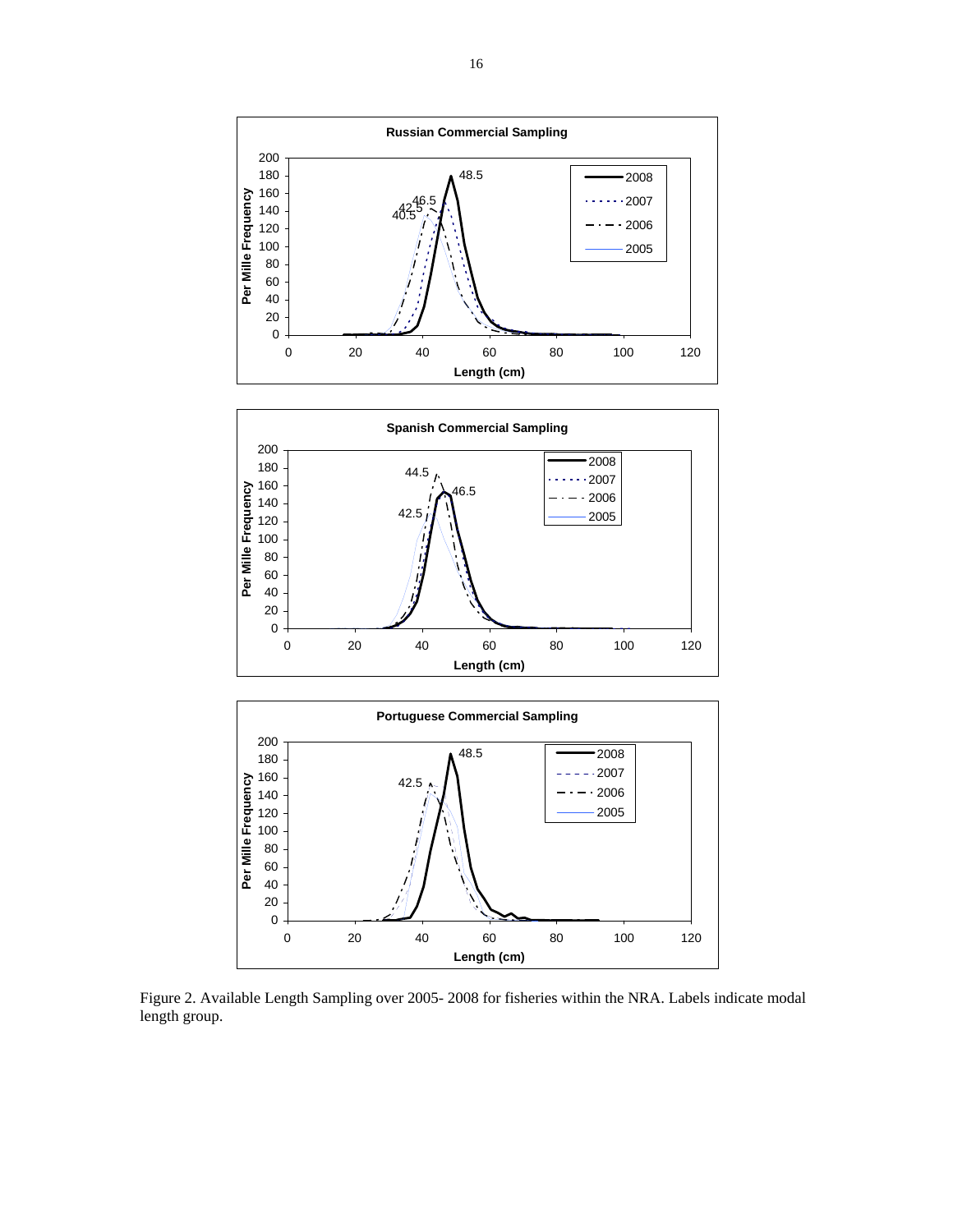

Figure 3. Total catch at age (in thousands) for Greenland Halibut in Sub-Area 2 and Divisions 3KLMNO in recent years (2003-2008).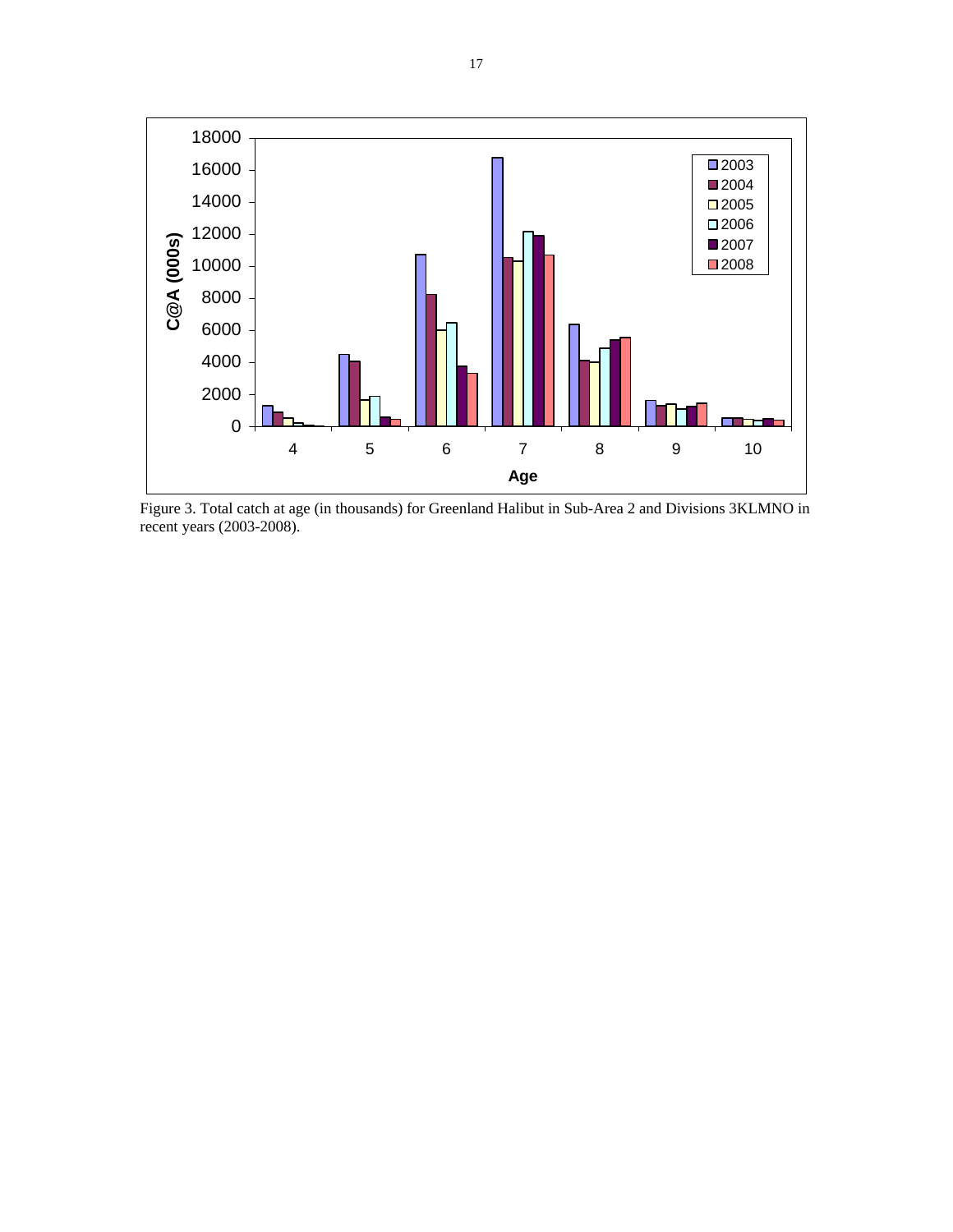

Figure 4. Survey stratification of Divs. 2J3K for Canadian multi-species surveys. Stratum colouring identifies depth range. Stratum numbers inside shaded boxes were not covered during the fall 2008 survey.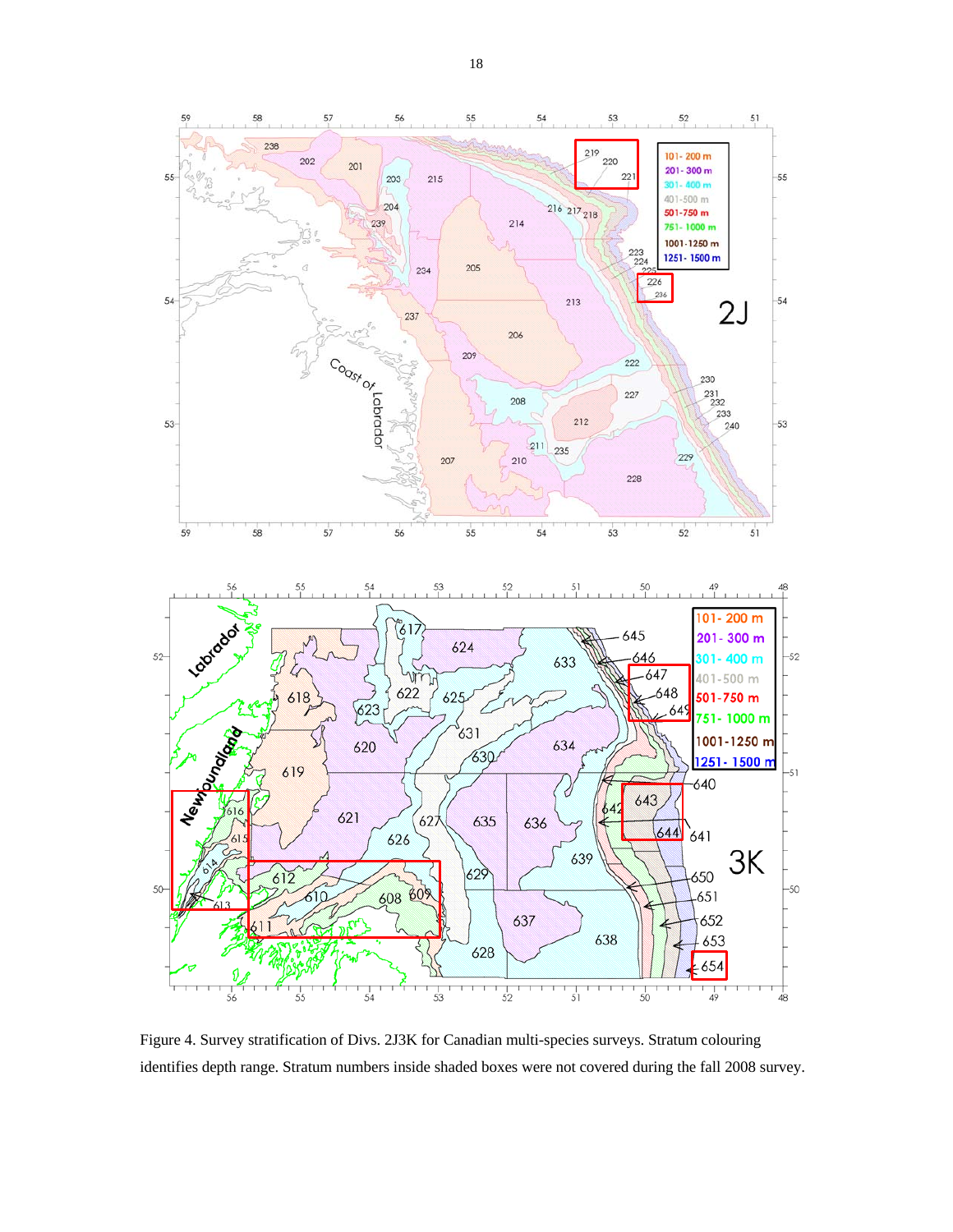

Figure 5. Percentage of abundance and biomass index of Divs. 2J3K from Canadian fall surveys measured in those strata not covered in the fall 2008 survey.



Figure 6. Biomass index (mean catch per tow  $\pm$  1 S.E.) from EU summer surveys in Div. 3M. Solid line: biomass index for depths <730 m. Dashed line: biomass index for all depths <1460 m.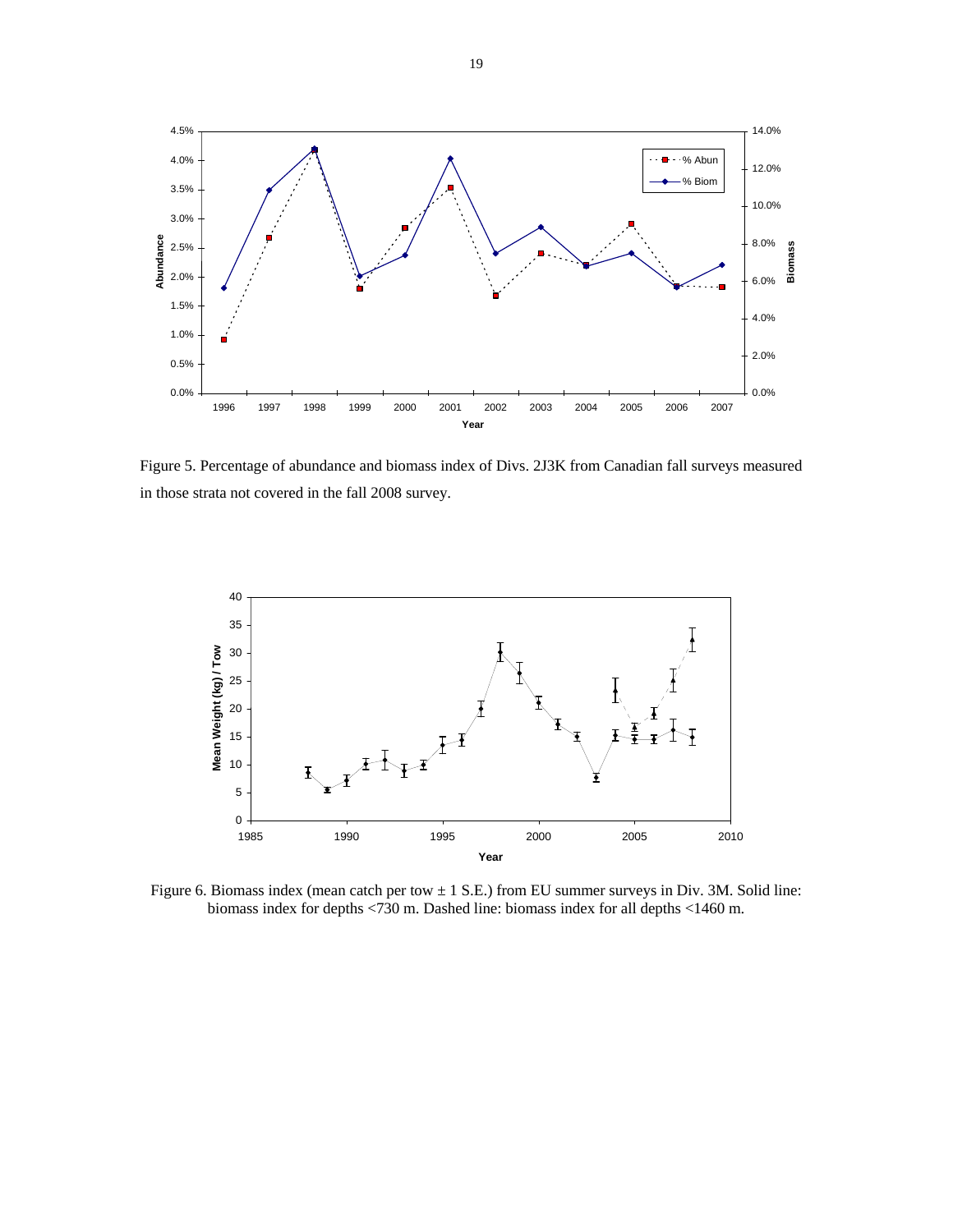

 Figure 7. Percent relative difference in EU Flemish Cap mean numbers per tow (MNPT) data from 0-730m and 0-1460m. Percent relative difference computed as (A-B)/A where A= MNPT 0-730m, and B=MNPT 0- 1460m.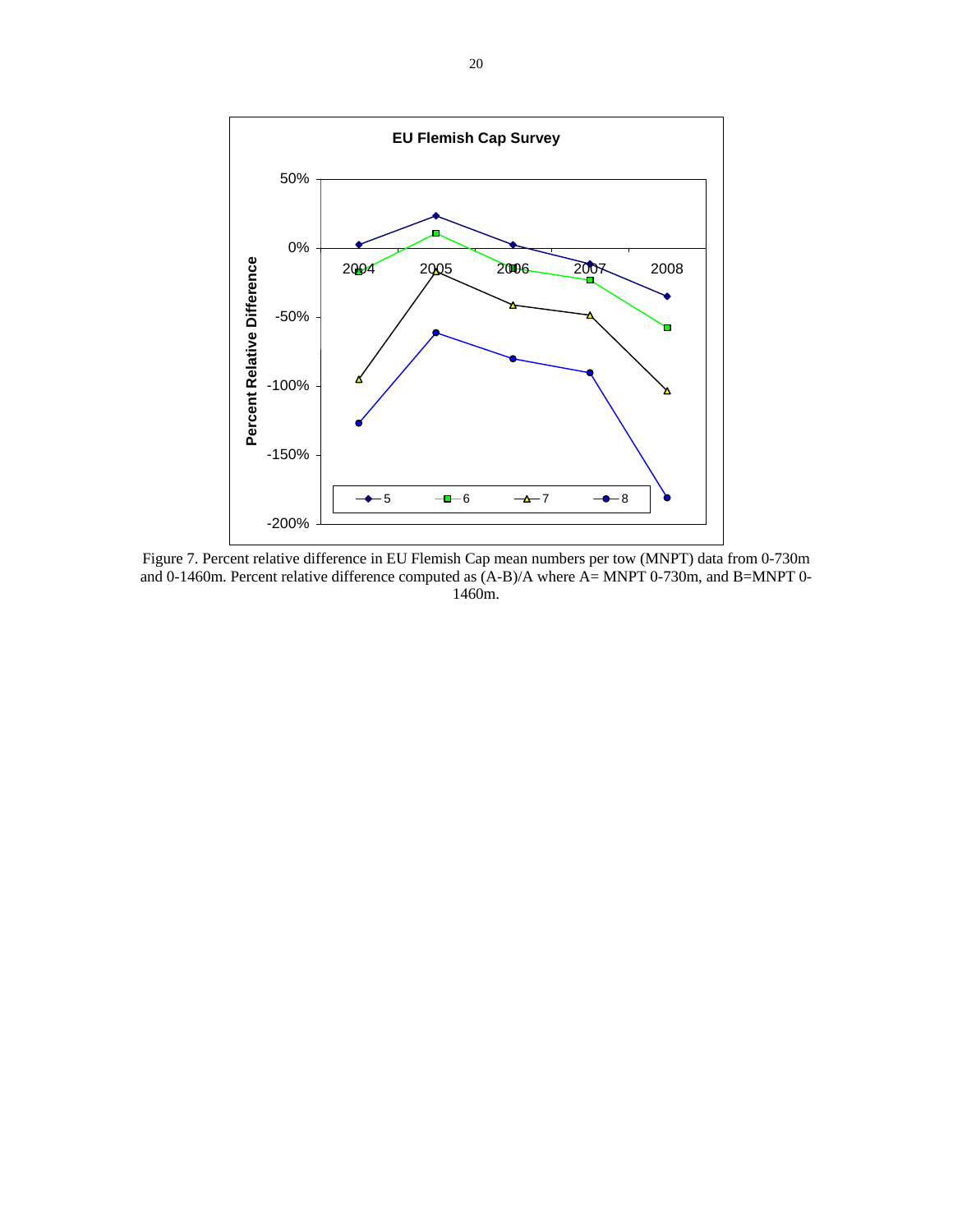



Figure 8. "Bubble" plots of mean numbers per tow at age from selected survey indices. Bubble sizes within a given age are re-scaled by the time-series mean of the index at that age. Upper panel: Canadian fall survey in Divisions 2J3K (note that 2009 data not comparable to earlier years); lower panel: EU Flemish Cap summer survey, depths 0-730m.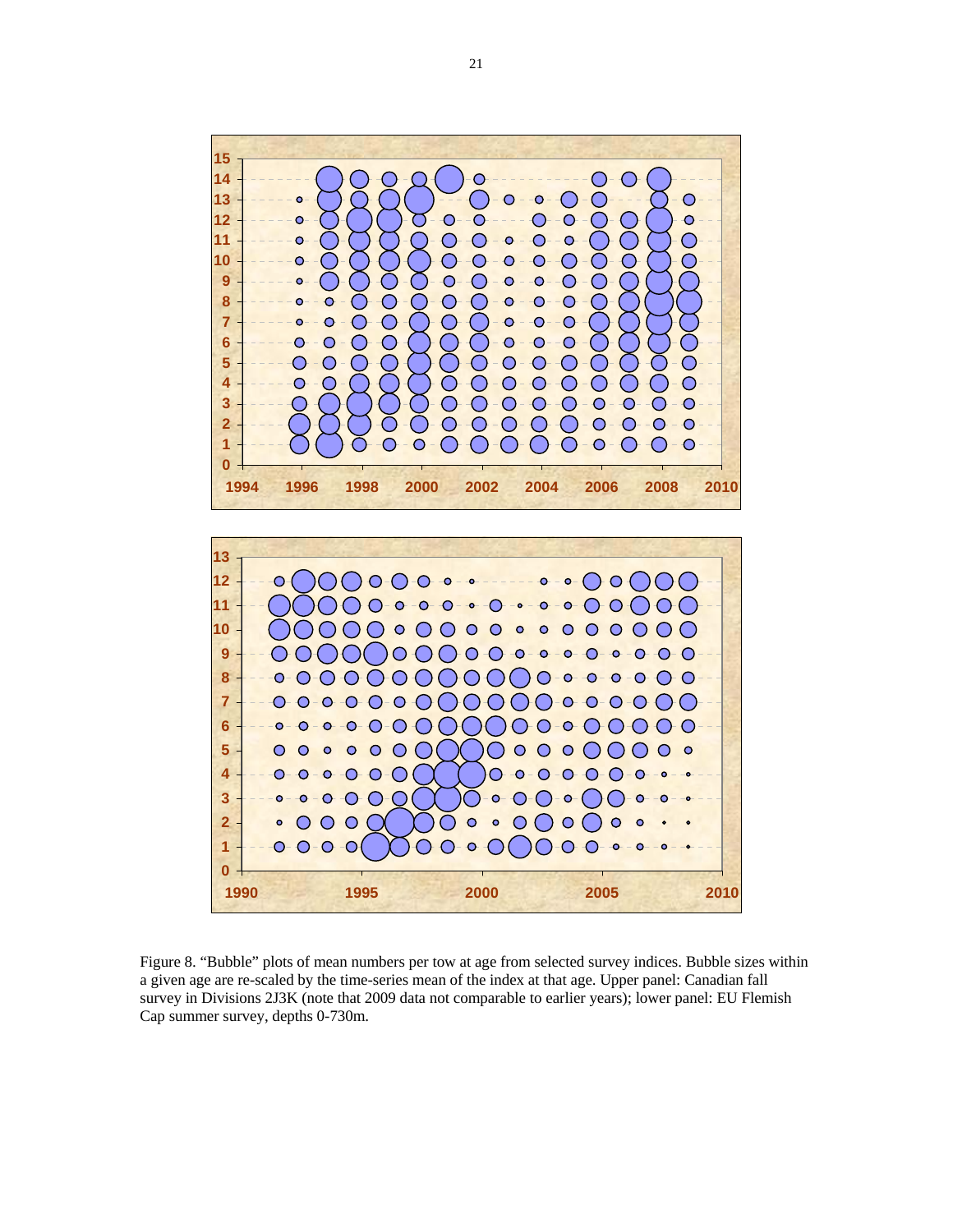



Figure 8 (cont.). Upper panel: EU Flemish Cap summer survey, depths 0-1460m; lower panel: Canadian spring survey of Divisions 3LNO.